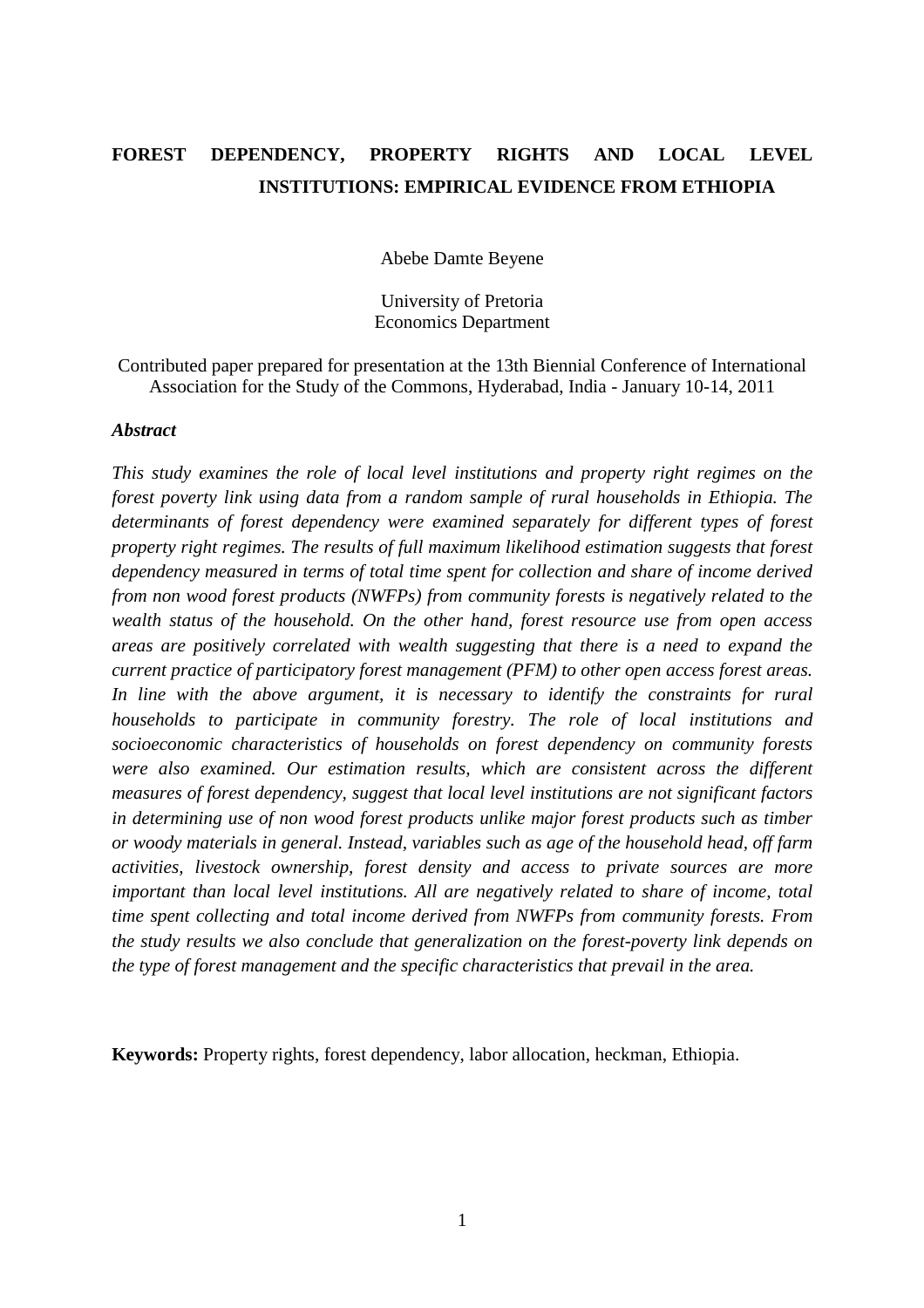# **I. INTRODUCTION**

 $\overline{\phantom{a}}$  , where  $\overline{\phantom{a}}$ 

Empirical evidences from developing countries indicated that forest products play a significant role in rural livelihoods, particularly for the rural poor. Almost a quarter of a billion people live in or around the dry forests of Sub-Saharan Africa (CIFOR, 2008). Most depend on the forests for building materials, food, land on which to grow crops, fuel wood, non wood products and many other things. The reliance of poor people on natural resources for survival leads to depletion of resources and exacerbating environmental stress.

The use and extent of natural resources degradation or forest product extractions in developing countries is often attributed to rapid population growth, rural poverty and open access (Dayal, 2006; Bluffstone, 1998). In the analysis of forest poverty link many people argued that poverty forces rural households to depend on the surrounding natural resources for survival. Scholars on institutional economics believed that it is not only the level of income or wealth that determines the use and level of dependence on forest resources but also the type of institutions and property right regimes that determines how people use the forest and hence their dependence on forest products. It is well known that the success of common property resource management depends to a great extent on the rules and regulations applied and practiced in the management of natural resources (Ostrom, 1990, cited in Mekonnen, 2000). Besides household and village characteristics, institutional factors at the local level such as clarity of rules for accessing the forests, degree of monitoring the forest by villagers, participation of villagers in the forest management, etc. are found to be important in the analysis of poverty-environment nexus in general (Wunder, 2001; Reddy and Chakravarty, 1999) and forest-poverty link in particular (Adhikari, 2004).

It is widely argued that devolution<sup>1</sup> of natural resource management is the most viable option for ecological and economic sustainability of the natural resources. It improves the forest cover and biophysical conditions thereby providing economic benefits to the local people.

<sup>&</sup>lt;sup>1</sup>Devolution: is the transfer of rights and responsibilities to user groups at the local level.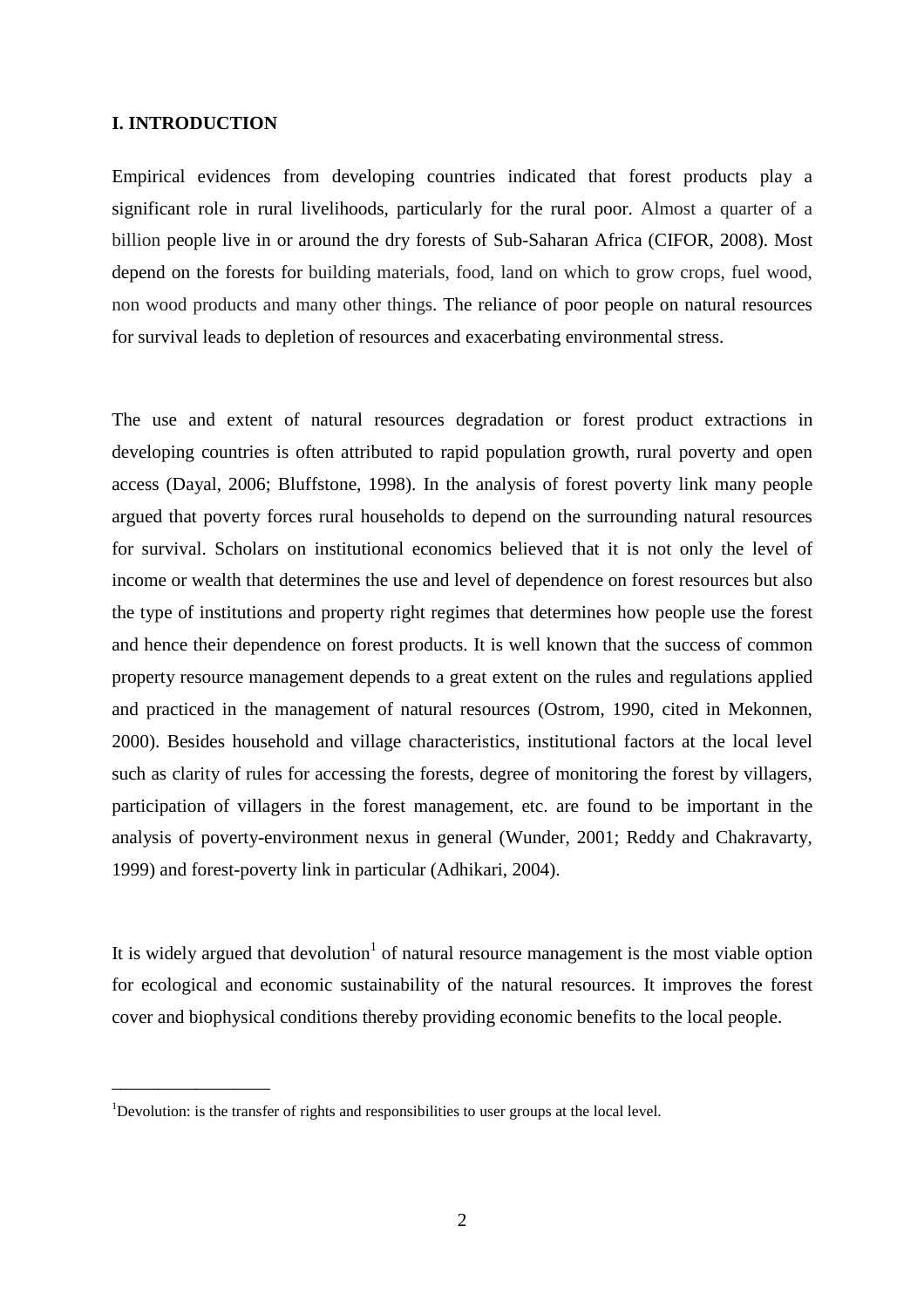According to Dayal (2006), the transfer of rights of state managed forests to the local people is the main agenda in the forest policy of many developing countries including Ethiopia. As a result, donors, practitioners, and governments are advocating a change in the management of forest at the local level.

Rural households in Ethiopia have different sources of forest products. These are community (PFM), state (de facto open access) forests, and private sources such as farm forestry and trees around homestead. Experiences from many countries show that the consequence of using open access resources is overexploitation and depletion<sup>2</sup>. Recognizing this fact, as in many other developing countries, Ethiopia has also practiced the transfer of the management of forest to the local community over a decade. As part of its efforts, the participatory forest management program (PFM), which is mainly initiated by non-governmental organizations such as FARM Africa and GTZ, is being practiced in some parts of the country (Oromiya and SNNPR) and is considered as the best strategy to get a win-win situation between the government and the local people. It is believed that the new management style has brought a positive change in environmental outcomes as well as economic benefits to the local people. There is, however, little quantitative empirical evidences on the effect of these institutional changes on the forest-poverty link in Africa in general and Ethiopia in particular. As argued by Shyamsundar et al. (2005) understanding the impacts of these institutional changes is important both for governments and other stakeholders.

The role of environmental resources or forest products  $(NTFP)^3$  in the economic development of local communities and sustainable forest management has been documented by many researchers. Available evidence on developing countries (for example, Arnold and Bird,1999; Cavendish,1997, 1999; Adhikari, 2005; Reddy and Chakravarty, 1999 and Narain et al., 2008) focuses on quantifying the contribution of natural resources or forest products to income of rural people and analyzing the socioeconomic factors that affect forest dependence. Recent studies that carefully tracked household income conclude that non timber

 $2$ The Hardin's (1968) theory, though failed to distinguish between open access and common property, explains that the consequences of resources which are open for use to all, is over exploitation.

<sup>&</sup>lt;sup>3</sup>Different definitions are used in the literature on non timber forest products. Various authors used terms such as minor forest products, non-wood forest products, and secondary forest products interchangeably. In this paper, the term NTFPs and NWFPs are used interchangeably to refer to all types of forest products except fuel wood and other woody materials which are derived from forests, wooded land and trees outside forests.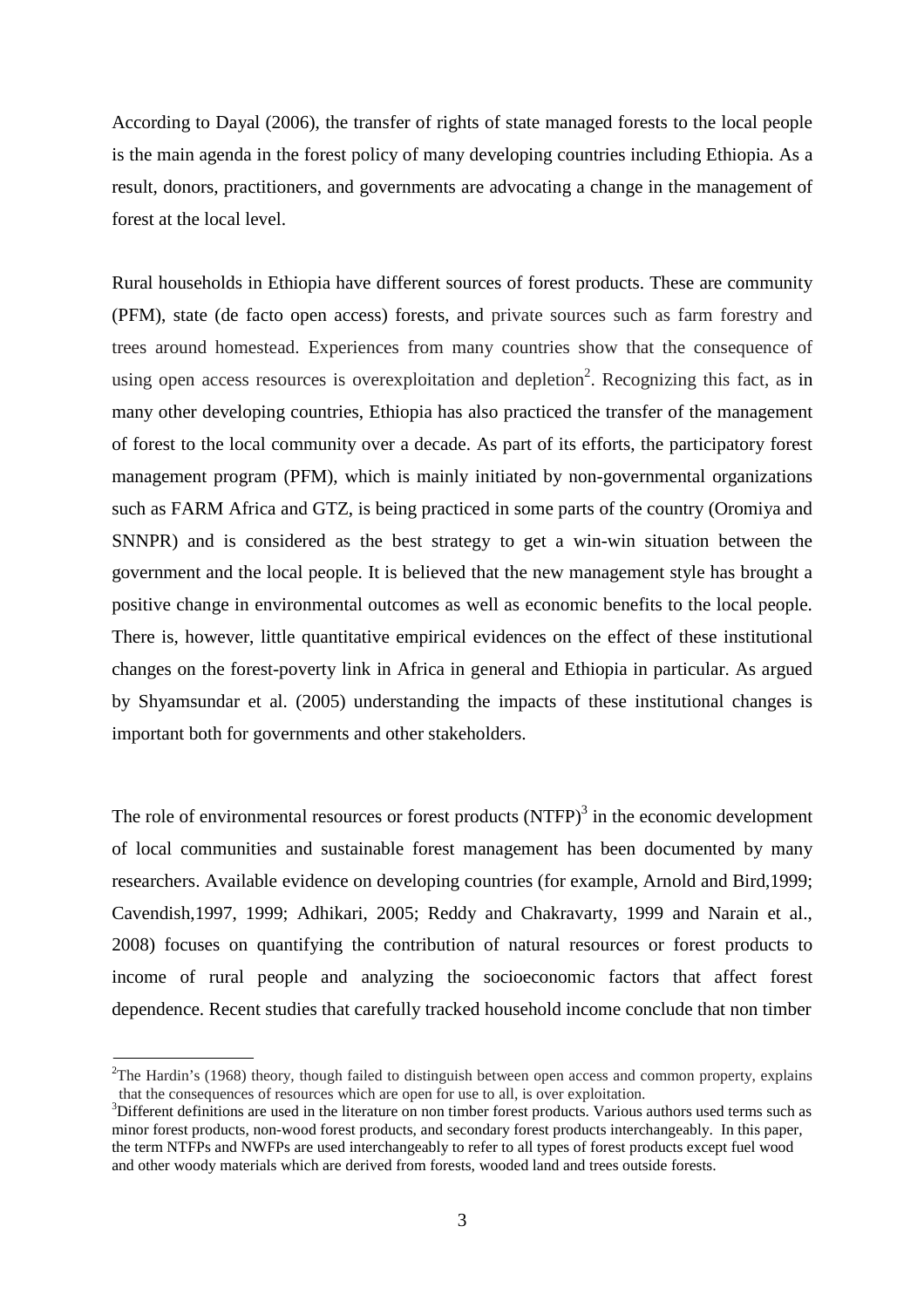forest products (NTFPs) contribute between 10% and 60% of income (Cavendish, 2000; Reddy and Chakravarty, 1999; Fisher, 2004; Mamo et al., 2006). This contribution varies substantially across households. The contribution of forest resources to the livelihood of rural people varies across studies depending on the nature of forest products included in the study, methods employed in the valuation of products, and the type and management of forests prevailing in the study area.

Though many studies show the strong positive link between poverty and dependence on NTFP use, other researchers have found different relationships and factors influencing NTFP use. For instance, Pattanayak and Sills (2001) found that relatively wealthier households depend on NTFP from forests to reduce risk and smoothen variations in consumption and income. Neumann and Hirsch (2000) argue that while NTFPs contribute to household income in many places, this contribution is uneven geographically and across social groups and can be highly differentiated by gender, class and ethnicity. There are many complex factors that affect use of forest products in rural areas of developing countries.

Despite the importance and understanding of the role of local level institutions and property right regime on the use and dependence of rural households on forest products, the empirical evidence is still limited (Edmonds, 2002). The role played by local level institutions and property right systems on the debate on forest-poverty link has received little attention in the empirical literature in many developing countries. There is a need to evaluate and analyze the forest-poverty linkage at a local level for the design of policies and programs aimed at improving the livelihood of the people as well as the degradation of forests and forest resources. The results of the analysis will be important for policy making as any effort on conservation must address forest–poverty issues as part of its forest policy (Gutman, 2001).

Therefore, our main objective is to examine the factors that affect dependence on forest products with particular emphasis on the role of property right regimes and local level institutions. Moreover, the study tries to assess the contribution of forest products to the livelihood of the rural people. To better understand the role of non wood forest products (NWFPs) in the livelihoods of these households, we focus on their time allocation and share of income derived from the forest. The study contributes to the existing literature by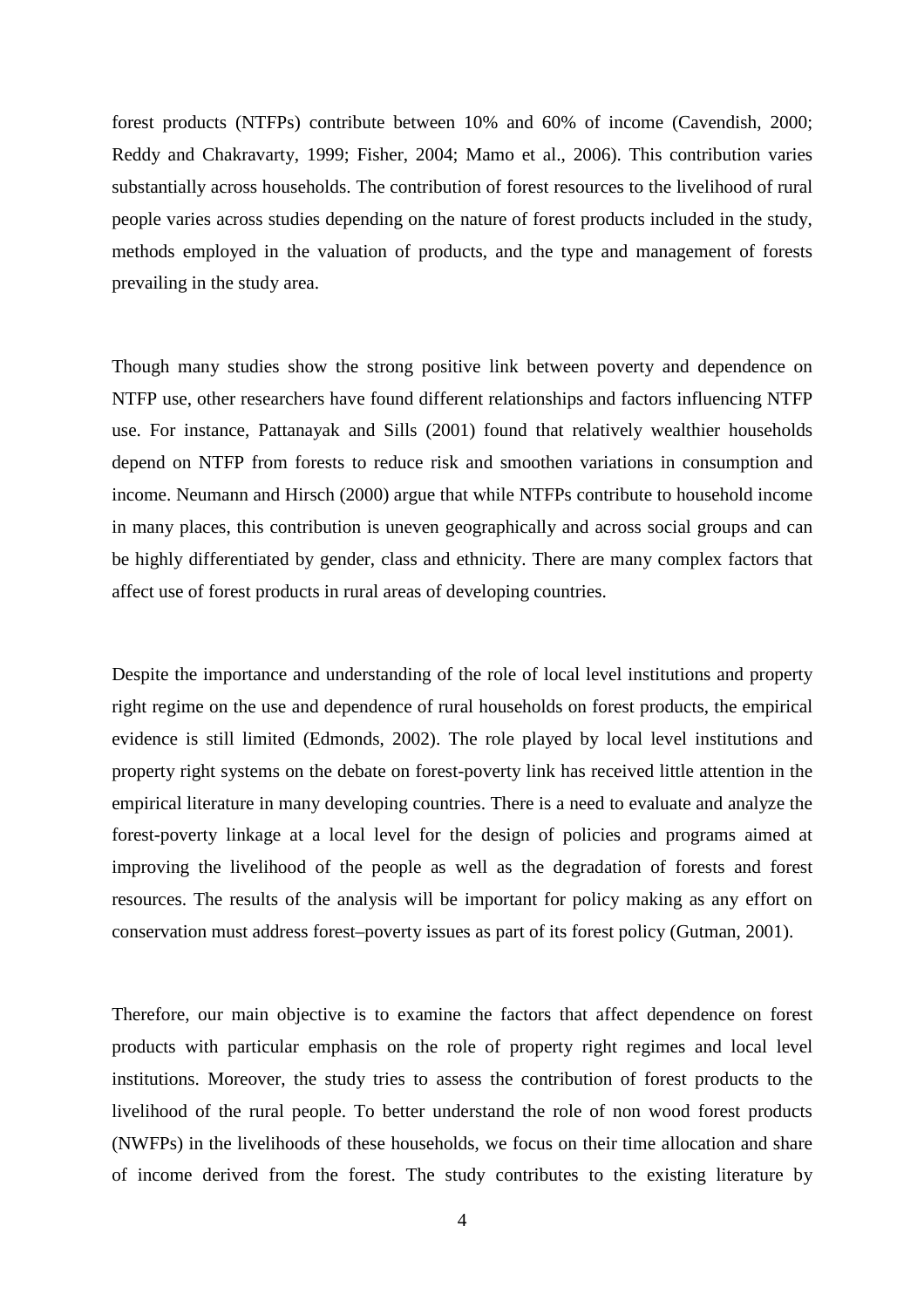including institutional variables and property right regime into the forest-poverty analysis. Moreover, this study intends to complement the limited literature on the forest-poverty link in Africa in general and Ethiopia in particular.

The structure of this paper is the following. Section two discusses the methodology. In this section we discussed the conceptual framework and empirical strategies employed for estimation of time spent and share of income derived from non wood forest products. Section three presents the study area and the nature of the data. Some descriptive analysis is also discussed in this section. The results of the empirical analysis are discussed in section four. The last section is the conclusion and policy implications.

# **2. METHODOLOGY**

# **2.1. Analytical Framework**

Farm households in Ethiopia in general and in our study area in particular are both producers and consumers of agricultural and forest products, and that markets for factor inputs (labor) and outputs are weak or absent. The high transaction costs due to lack of information, transportation, communication and other infrastructural facilities are the causes of market imperfection in rural Ethiopia. Households do not hire others to collect forest products in our study area. This is another case of household production with missing markets. Thus, insight into the highly heterogeneous role of forest products in rural household economies can be obtained with micro econometric modelling in the agricultural household production framework (Sills et al.,  $2003)^4$ . The fact that rural households are both consumers and producers of forest products implies we have to use a non separable household model. The basic theory assumes a household that maximize its utility function subject to a set of production, budget, and time constraints. The major implication of this model is that we have to have household specific implicit prices whenever key markets are missing or incomplete. Moreover, the optimization problem of the household yields a solution so that at the margin, households allocate their labor between various activities such as agriculture, non timber forest product collection, and off farm activities at the point where the marginal utility of leisure is equal to the value of the marginal product of labor in each activity. Households

<sup>&</sup>lt;sup>4</sup>Hyde and Amacher (1996), Cooke (1998), Mekonnen (1999), Kohlin (1998), and Heltberg et al. (2000) applied and report the household model for fuel cases.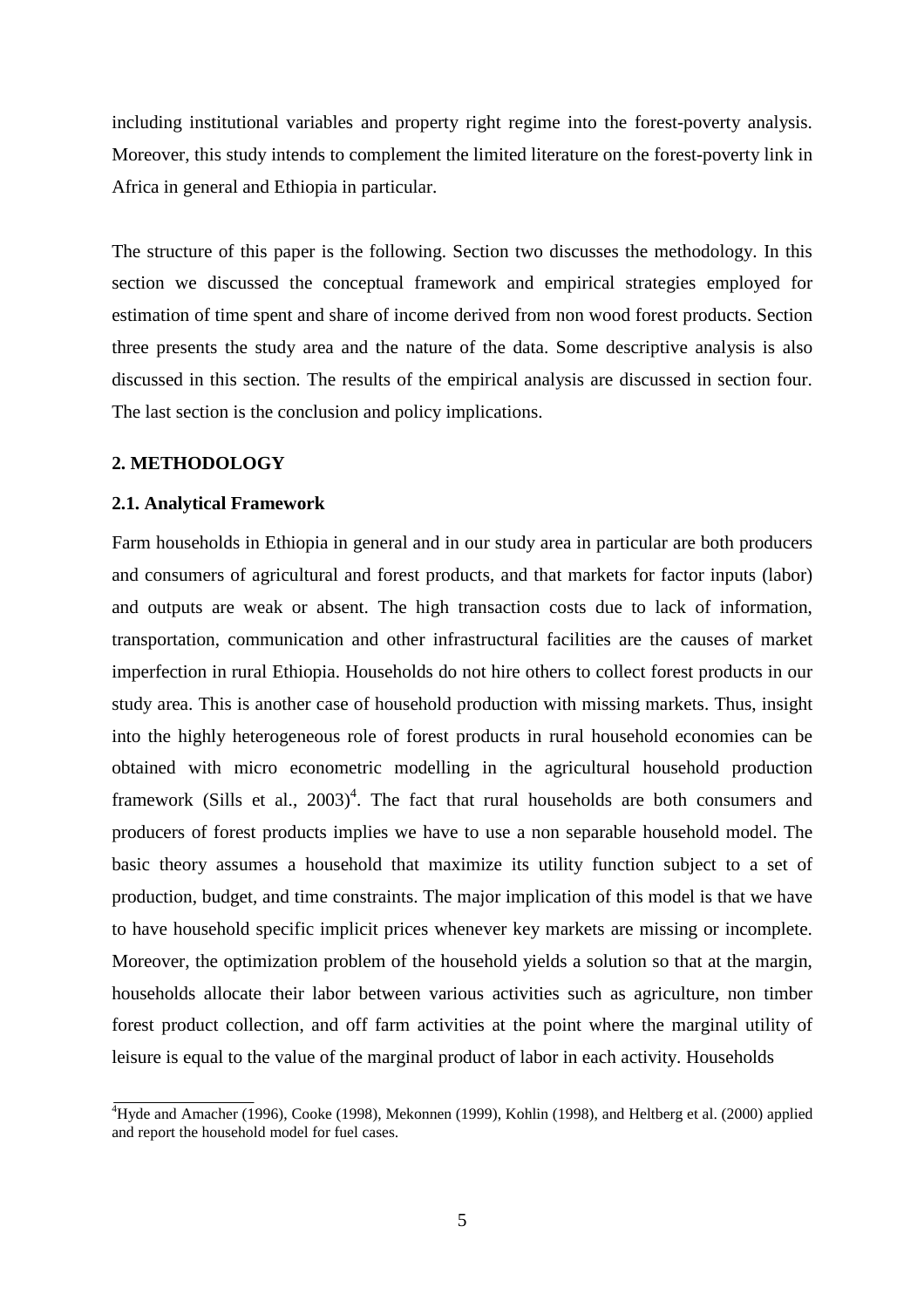allocate their time such that the shadow value of non timber forest products (NTFPs) collection time is equal to the marginal utility of NTFPs obtained by allocating more time to collecting. This is the familiar proposition that marginal cost equals marginal benefit applied to non timber forest product collection. This yields a set of production, consumption and labour allocation equations which are functions of prices and wages, household characteristics, labor endowment, livestock, land size, and the state of the environment. This can be tested empirically using the strategies described in the next section. It is well know that the choice of variables depends on the nature of the data, the objective of the analysis as well as the type of forest product considered in the analysis. The variables are described in section 3.2.

#### **2.2. Empirical Strategies**

In order to examine the resource use behaviour of farm households across the different property right regimes, separate regression models were specified (community or PFM), private, and open access. From the theoretical framework we understand that the dependent variable can be NTFP production, consumption or labor allocation. As the model is nonseparable, the functional form of the reduced-form equations cannot be derived analytically (Singh et al., 1986). In empirical studies, researchers use descriptive and multiple regression methods that include ordinary least squares (for ex, Adhikari, 2005), discrete choice model, Tobit (Fischer, 2004; Dayal, 2006), instrumental variables, and panel data analysis techniques (Cook, 1998). The econometric estimation strategy employed in this paper is explained below.

#### **2.2.1. Time Allocation**

In estimating the determinants of time spent collecting non wood forest products, there may be households who do not participate in collection of NTFPs. Therefore, the resource use is censored at zero. In our study area, not all households are participating in collection of forest products from a particular source. For example, in order to examine the determinants of time spent in a community forest we need to consider the possibility of sample selection bias since some households are not members of the community forest. Note also that only members of the PFM groups are allowed to collect resources from the community forest. Non members or non participants depend only on either their private sources or open access forests. Hence, considering only those who are members of the community forest will yield inconsistent results. Similarly, not all households collect forest resources from private or state forests.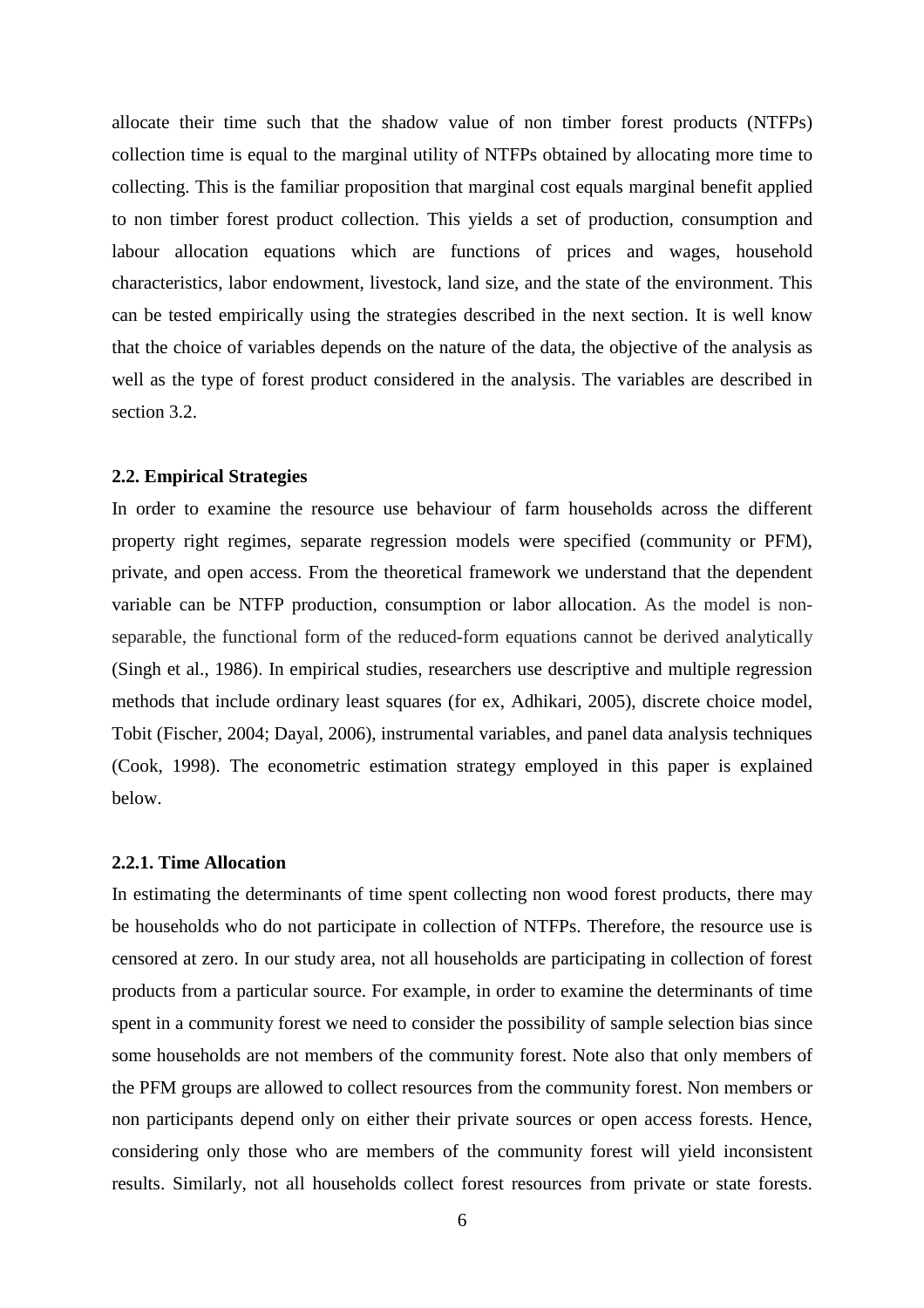Therefore, rural households in our sample first decide whether or not to participate in collection of the resource from a particular source and then conditional on participation, how much of the forest products to collect or how much time to spend. We follow a two step procedure: first we estimate the determinants of the decision to participate in collection by using a discrete choice model. Those who decide to participate then decide how much time to spend in the forest. We used Heckman's sample selection model to model the participation and amount of time spent to collect forest products. We chose to employ Heckman selection model because some of the variables that affect both the participation decision and amount of time spent to collect NWFPs from a particular source of NWFPs may have opposite effects on these two decisions.

The Heckman technique is based on the following two econometric equations:

$$
Y = \alpha_1 + \beta x_i + \delta Z_i + \varepsilon_1
$$
 \n
$$
F_1 = \text{Re}(\text{F} \cdot \text{Re}(\text{F} \cdot \text{Re}(\text{F} \cdot \text{Re}(\text{F} \cdot \text{Re}(\text{F} \cdot \text{Re}(\text{F} \cdot \text{Re}(\text{F} \cdot \text{Re}(\text{F} \cdot \text{Re}(\text{F} \cdot \text{Re}(\text{F} \cdot \text{Re}(\text{F} \cdot \text{Im}(\text{F} \cdot \text{Re}(\text{F} \cdot \text{Im}(\text{F} \cdot \text{Im}(\text{F} \cdot \text{Im}(\text{F} \cdot \text{Im}(\text{F} \cdot \text{Im}(\text{F} \cdot \text{Im}(\text{F} \cdot \text{Im}(\text{F} \cdot \text{Im}(\text{F} \cdot \text{Im}(\text{F} \cdot \text{Im}(\text{F} \cdot \text{Im}(\text{F} \cdot \text{Im}(\text{F} \cdot \text{Im}(\text{F} \cdot \text{Im}(\text{F} \cdot \text{Im}(\text{F} \cdot \text{Im}(\text{F} \cdot \text{Im}(\text{F} \cdot \text{Im}(\text{F} \cdot \text{Im}(\text{F} \cdot \text{Im}(\text{F} \cdot \text{Im}(\text{F} \cdot \text{Im}(\text{F} \cdot \text{Im}(\text{F} \cdot \text{Im}(\text{F} \cdot \text{Im}(\text{F} \cdot \text{Im}(\text{F} \cdot \text{Im}(\text{F} \cdot \text{Im}(\text{F} \cdot \text{Im}(\text{F} \cdot \text{Im}(\text{F} \cdot \text{Im}(\text{F} \cdot \text{Im}(\text{F} \cdot \text{Im}(\text{F} \cdot \text{Im}(\text{F} \cdot \text{Im}(\text{F} \cdot \text{Im}(\text{F} \cdot \text{Im}(\text{F} \cdot \text{Im}(\text{F} \cdot \text{Im}(\text{F} \cdot \text{Im}(\text{F} \cdot \text{Im}(\text{F} \cdot \text{Im}(\text{F} \cdot \text{Im}(\text{F} \cdot \text{Im}(\text{F} \cdot \text{Im}(\text{F} \cdot \text{Im}(\text{F} \cdot \text{Im}(\text{F} \cdot
$$

where Y is the amount of time spent for non timber forest products collection,  $x_i$  is a set of household characteristics, while *Z <sup>i</sup>* is a measure of some community variables. The dependent variable  $Y$  is observed if and only if:

$$
\alpha_{2} + \gamma \eta_{j} + \varepsilon_{2} > 0
$$
 1.13. See

with  $\varepsilon_1 \sim N(0, \sigma)$ ,  $\varepsilon_2 \sim N(0, 1)$  and  $cor(\varepsilon_1, \varepsilon_2) = \rho$ 

where η represents the explanatory variables that describe the probability to engage in collection. The Greek letters  $\alpha$ ,  $\beta$ ,  $\delta$  and  $\gamma$  are vectors of unknown parameters to be estimated. The two-step approach, computationally less burdensome than the full maximumlikelihood approach, may be preferable in complex selection models. However, the two-step estimator is consistent but not efficient. Hence, we employed the full maximum likelihood approach to estimate time allocation models separately for each sources of forest products<sup>5</sup>.

In order to check the robustness of our results we have also considered the share of income and total income derived from each type of property right regime as our dependent variables. We use the same estimation strategy described above to examine the determinants of share of

\_\_\_\_\_\_\_\_\_\_\_\_\_\_\_\_\_\_\_\_\_\_\_\_\_\_

<sup>&</sup>lt;sup>5</sup>We used the Chow test in order to investigate whether there are differences in time allocation behavior of households of different groups in the sample (PFM vs NPFM). However, the Chow test fails to reject the null hypothesis that there is no statistical difference between the two. We pool and estimate one equation for all i.e. the unconstrained model.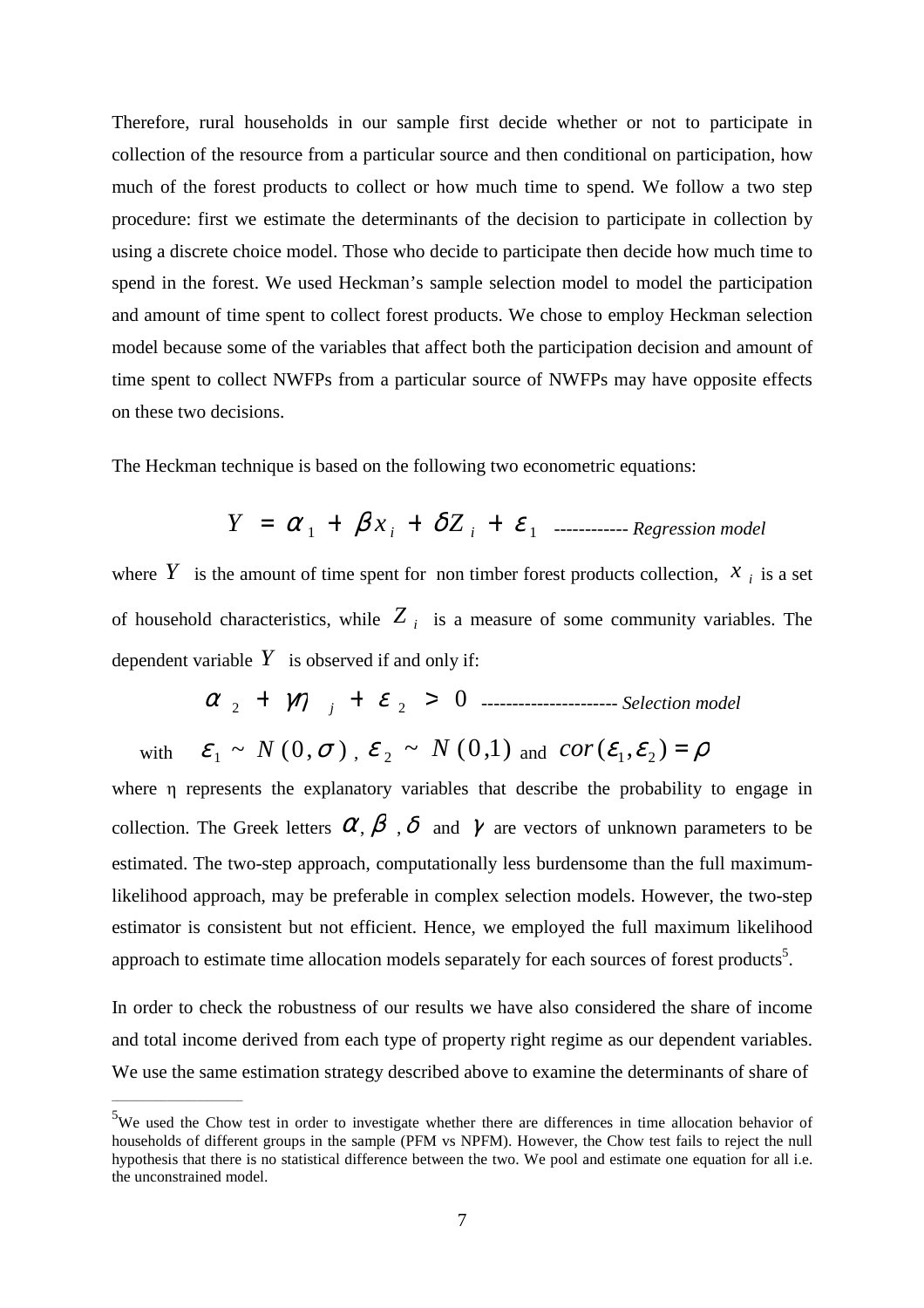income and total annual income derived from NWFPs. For estimation of time spent, share of income and total income derived from all sources we employed OLS as almost all households are involving in the collection of NWFPs from at least one source.

# 2.2.2 Local Level Institutions and Forest Dependency<sup>6</sup> on Community Forests

In analyzing the effect of local level institutions on forest dependency on community forests, we try to analyze the determinants of share of income derived from community forest. In this case we consider only households who are members of the PFM groups. We have also estimated the effect of local level institutional, household and community level variables on the total time spent as well as total income derived from community forests by using OLS regression.

Recent literature has emphasized the endogeneity of forest management institutions. In the presence of endogenous explanatory variables, the OLS estimators are biased and inconsistent. Therefore, one has to employ the instrumental variable regression approach using appropriate instruments. However, in our case potential endogeneity is tested by undertaking the Durbin–Wu–Hausman test. First, the variable 'enforcement strength' is regressed on the other independent variables and then the residuals of this regression are included as independent variables with the other variables in an augmented regression for each equation. We did the same for the second institutional variable i.e. 'Institutional characteristics'. In both cases we fail to reject the hypothesis of no endogeniety. Hence, we estimate by using OLS corrected for heteroscedasticty.

### **2.2.3. Constructing Institutional Index**

\_\_\_\_\_\_\_\_\_\_\_\_\_\_\_\_\_\_\_\_\_\_\_\_\_

The necessary data for measuring local level institutional strength in the area were collected in order to examine whether these variables have an impact on rural household's dependency on forest resources from community forests i.e for PFM groups only. Here we have observations on institutions for PFM members only. The institutional variables focus on forest management, monitoring, participation and perception of households about the forest use and status. Forest user group members were asked to indicate their agreement or disagreement on a Likert-type of scale (i.e., strongly agree=1, agree=2, no opinion=3, disagree=4 and strongly disagree=5) on all indicator statements. Therefore, answers were

<sup>&</sup>lt;sup>6</sup>'Forest dependency' in this paper refers to the share of income or total time spent or total income derived from NWFPs only.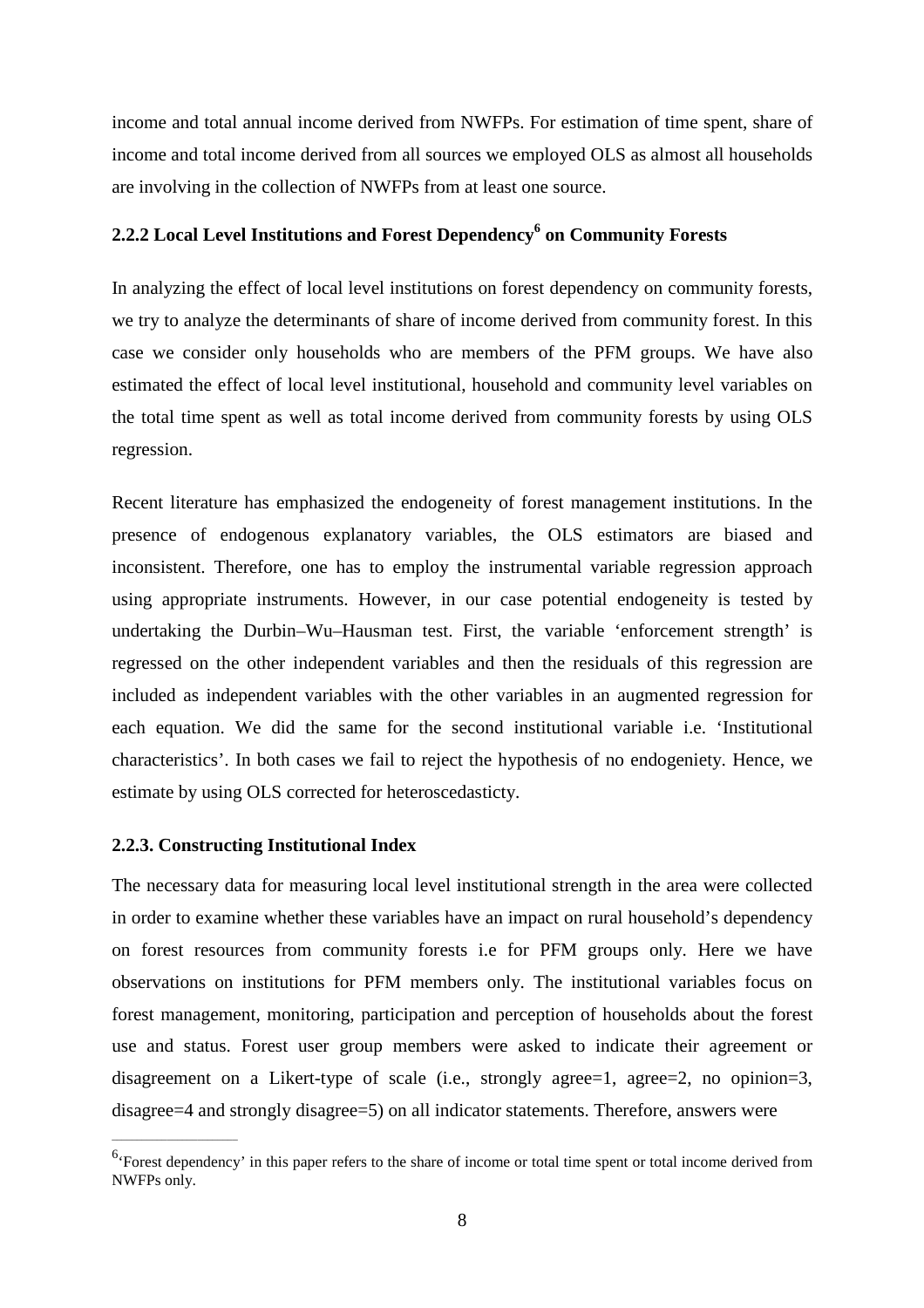recorded on a five point scale. It is practically very difficult to include all the variables in the analysis. As argued by Agrawal (2001), one of the strategies that one has to follow is to construct an index which will combine and reduce the number of closely related variables. We adopt a simple index formula used by UNDP to develop human development index. We calculated an index for each component and took the average of the N indices. That is the score was rescaled to vary between zero and one by using the following formula:

$$
INDEX_{i} = \frac{1}{N} \sum_{i=1}^{N} \frac{Max(X_i) - X_i}{Max(X_i) - Min(X_i)},
$$

Where,  $Min(X)$  and  $Max(X)$  are the lowest and highest values the variable X can attain in the sample, respectively<sup>7</sup>. N is the number of institutional variables (components) to be included under one index. The result is therefore, a unit free number which represents a simple average of the institutional variables. Therefore, following the literature we come up with two indices: 'Enforcement Strength' and 'Institutional Characteristics'. All the questions related to monitoring, penalties and social sanctions are grouped under the category "Enforcement Strength". While other variables such as clarity of rules and regulations, fairness in distribution of benefits, participation in forest management, etc are grouped under the category of 'Institutional Characteristics".

### **2.2.4. Valuation and Estimation of Share of Income from NWFPs**

The values of NWFPs derived from different sources are obtained based on different approaches that we can found in the literature: First, we estimated the value of tradable products by taking the products of quantities collected and local market price. Second, the value of some non-marketed forest products is estimated by using the time spent to collect the product and the current market wage rate in the area, i.e by using an opportunity cost approach (see for example, Adhikari, 2005). Chopra (1993) also argued that if labor time is the major input required in the accrual of a good or service, its opportunity cost can be treated as an approximation of the use value of the product. However, we found that this method underestimates the true value of some forest products in our study area. Instead, we multiply the value obtained for a unit of time spent (including travel time) in collection of marketed

 $^7$ Bluffstone et al. (2008) also applied the same formula to calculate an index for institutional variables. Here we modified the formula in the numerator to make it compatible with our survey design. We tried to use a principal component analysis method (PCA) to reduce the institutional variables into smaller number of principal components. However, we found it very difficult to get meaningful components for interpretation.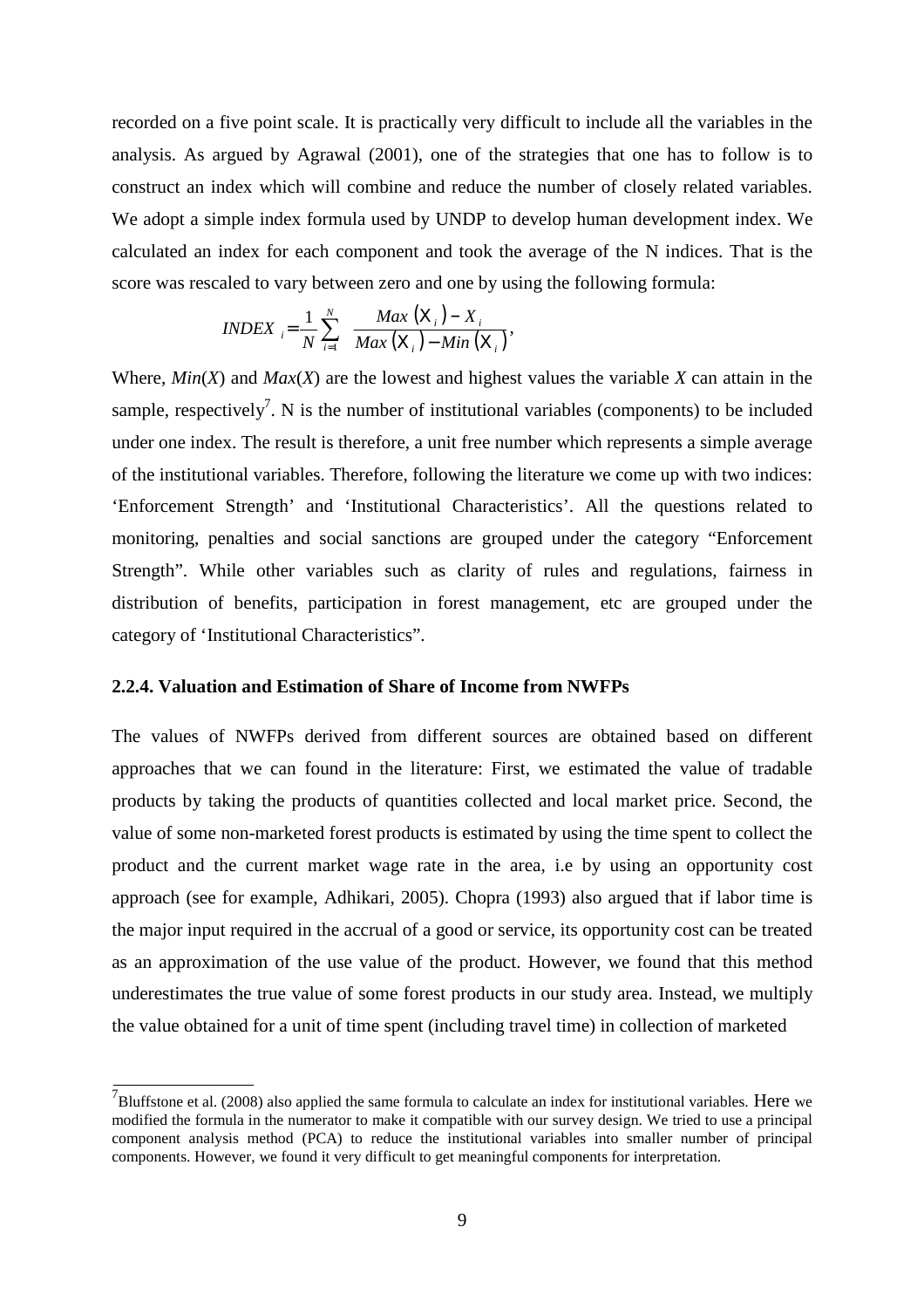forest products by the total time spent to collect other similar non marketed products. Different alternative methods were also employed to remove some extreme observations or whenever we believe that the reported values or quantity units are not clear. It has to be noted that the contribution of forests to major environmental services such as soil conservation and carbon sequestration, or general aesthetic and spiritual values are not considered in this study<sup>8</sup>. In general, the values reflect the gross economic value of non wood forest products. For this reason scholars agreed that NTFPs or NWFPs have often been undervalued since studies only considered them in terms of their direct-use values (Shackleton et al., 2001).

The share of income derived from NWFPs is obtained by taking the ratio of income derived from NWFPs to the total annual expenditure of the household. As opposed to most other studies<sup>9</sup>, we consider expenditure than income since expenditures are less variable, and more closely related to expected lifetime income<sup>10</sup>.

# **3. STUDY AREA, DATA COLLECTION AND DESCRIPTIVE STATITICS**

# **3.1. Study Area and Sampling procedure**

\_\_\_\_\_\_\_\_\_\_\_\_\_\_\_\_\_\_\_\_\_\_\_\_\_\_\_\_\_\_

The survey was conducted in Gimbo Woreda<sup>11</sup> in the Southern Nations, Nationalities and Peoples' (SNNP) region of Ethiopia. Gimbo Woreda is part of the Southwestern Ethiopian high lands and found in Kaffa Zone, about 450 km of South West of Addis Ababa, the capital city of Ethiopia. The total population of the Woreda is estimated to be 147,905, of which around 78% are located in the rural areas (http://www.Wikipedia). The population density of the Woreda is also estimated to be 116.5 people per square kilometer. Most of the population is Kaffa with small numbers of Menja and Mana tribes. Major crops grown in the area are cereals, pulses, *enset,* sugarcane, coffee and spices. Livestock are also important to the farm economy.

<sup>&</sup>lt;sup>8</sup>To measure such kind of environmental services of forests one has to employ specialized valuation techniques such as contingent valuation, travel costs methods, hedonic pricing, or production function approaches (Cavendish, 2000).

 $9R$ ecognizing the problem of current income in measuring forest dependency, Narai et al.(2007) introduced the concept of permanent income in their analysis of resource dependence in rural India.

 $10$ Though there has not been uniform approach to include expenditure on durable goods, we have tried to calculate and allocate some percentage of expenditure on the good to the year in question depending on the nature of the durable goods. This may minimize underestimation of estimation of annual total expenditure of households. This is, however, subjective.

*<sup>11</sup>Woreda* is an administrative division of Ethiopia managed by local governments which is equivalent to a district.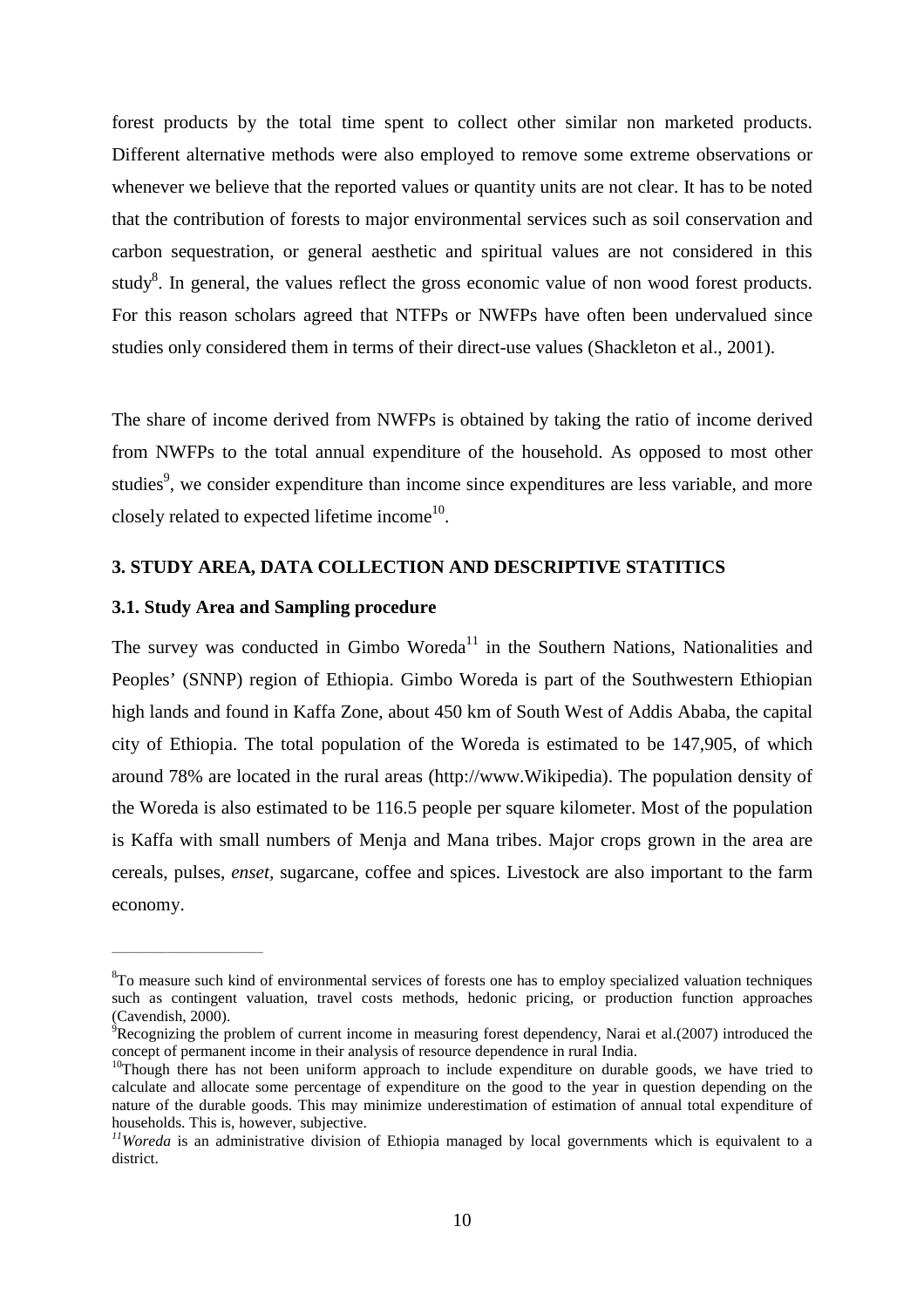The largest proportion of today's Ethiopian coffee forests is situated in the South-western part of the country (SNNPR and Oromyia Regional States). However, like other parts of the country the forest areas are declining rapidly due to the conversion of the forest into agricultural land (Bekele, 2003). To alleviate the problem, one of the encouraging efforts made by the FARM Africa-SOS Sahel participatory forest management project was to establish different forest user cooperatives (PFM) that promote sustainable forest resource use and management (Bekele, 2003).

The PFM program was first introduced in the area by FARM-Africa in 1996. PFM is the system of management whereby a community forest is managed by the members of the local community, and changing the traditional role of the local government body to facilitators, capacity builders, advisors, analysts and generators of new technologies (Jirane et al., 2007). The objective is to improve the forest situation by slowing down deforestation and forest degradation and bring economic benefits to the local people. Many stakeholders believe that PFM in Ethiopia provides environmental, economic and social benefits. In PFM, there is a partnership between Forest Department (the government) and Community Forest Management Groups. The local community forest managers and government forestry department sign an agreement specifying rights, obligations and duties of both parties as well as current and future use rights for the local communities including revenue sharing from any sale of forest products. It is also common to use forest products from state or government forests, which are considered as de facto open access, and private sources such as trees around homestead and farms.

Research villages were purposely selected in order to evaluate the impact of the participatory forestry program (PFM) on people's livelihood. A total of 10 focus groups with PFM (5) and without PFM (5) were selected purposely. Households were selected based on the list of users and non users of the community forest. A systematic random sampling method was adopted to ensure the representativeness of the sample. Accordingly, a total of 377 rural households were randomly chosen for interview. The survey questionnaire was prepared in both English and Amharic, which is the local language. A face to face interview was conducted to get all the necessary information. Data were collected on the following areas: household and individual characteristics, forest management institutions, consumption and purchase of various goods and services, labor allocation to forest resource collection, and collection, buying and selling of non timber forest products (NTFPs). Additional data on community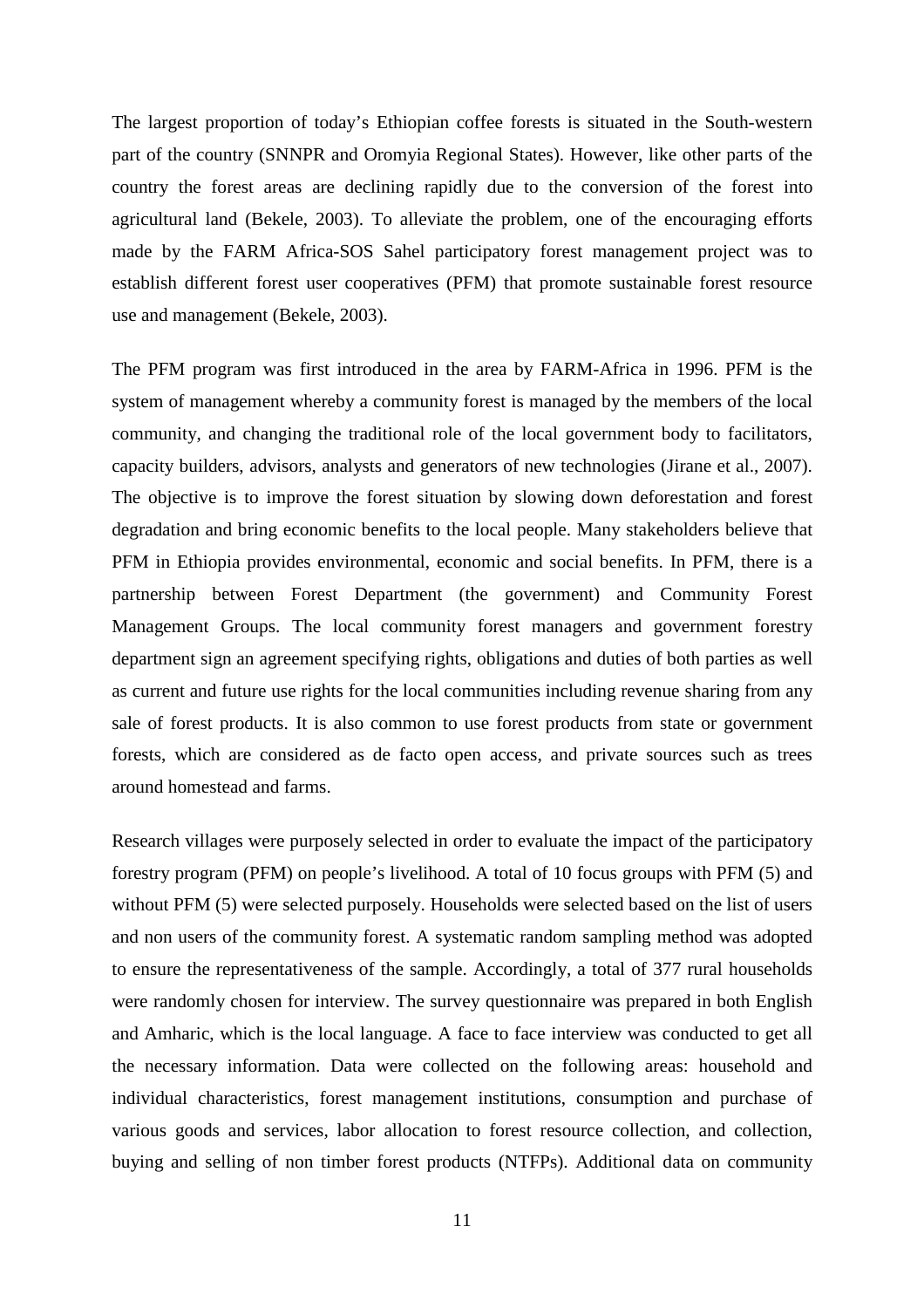level variables such as population size, location, villagers' perception on forest status, etc. were also collected. The following table shows the list of kebeles<sup>12</sup>, name and number of focus groups (both PFM and NPFM), and sample sizes for each focus group.

| List of Kebeles | Number of     | Name of Focus Group     |                       |  |  |  |  |  |
|-----------------|---------------|-------------------------|-----------------------|--|--|--|--|--|
|                 | focus         | <b>PFM</b>              | <b>NPFM</b>           |  |  |  |  |  |
|                 | groups        |                         |                       |  |  |  |  |  |
| Yebito (88)     | 2             | Agama $(58)$            | Mula and Hindata (30) |  |  |  |  |  |
| Bita Chega (49) |               | Dara $(49)$             |                       |  |  |  |  |  |
| Mitchiti (80)   | 3             | Beka (32), Matapha (24) | Chira and Botera (24) |  |  |  |  |  |
| Woka Araba (50) |               |                         | Woka Araba (50)       |  |  |  |  |  |
| Keja Araba (47) |               |                         | Keja Araba (47)       |  |  |  |  |  |
| Maligawa (63)   | $\mathcal{D}$ | Sheka (37)              | Sheka $(26)$          |  |  |  |  |  |
| <b>TOTAL</b>    | 10            | 200                     | 177                   |  |  |  |  |  |

Table 1: List of sample sites and their respective sample sizes.

\*the numbers in brackets refers to sample sizes.

The total number of sample households in the PFM group was 200 (53%) and the rest are from the Non PFM group (177) i.e. they are non participants.

#### **3.2. Some Descriptive Statistics**

The definitions of explanatory variables used for the analysis, together with their descriptive statistics, are presented in the following table (Table 2).

| <b>Variable</b>      | <b>Description of variable names</b>                                                                 | <b>Mean</b> | S.D   | Min      | <b>Max</b>     |
|----------------------|------------------------------------------------------------------------------------------------------|-------------|-------|----------|----------------|
| AGE                  | Age of the household head in years                                                                   | 43.54       | 14.13 | 18       | 90             |
| <b>SEX</b>           | Sex of the household head (male=1, female=0)                                                         | 0.94        | 0.25  | $\Omega$ | 1              |
| <b>DEDUCAN</b>       | Education of head (read and write=1, none=0)                                                         | 0.42        | 0.49  | $\theta$ | 1              |
| <b>LANDSIZE</b>      | Size of land owned by the household in ha                                                            | 2.34        | 1.57  | $\Omega$ | 10             |
| <b>LIVESTLU</b>      | Number of livestock ownership in TLU                                                                 | 4.32        | 2.64  | $\Omega$ | 19.9           |
| <b>DISTTOWN</b>      | Distance of household from the nearest town in kms                                                   | 6.84        | 3.83  | 0.01     | 20             |
| ADUFEM10             | Number of female members age greater or equal to 10                                                  | 1.87        | 1.07  | $\Omega$ | $\overline{7}$ |
| ADUMAL <sub>10</sub> | Number of male members age greater or equal to 10                                                    | 1.96        | 1.11  | $\Omega$ | 6              |
| <b>OFFFARM</b>       | Dummy whether any member from the family is<br>participating in off farm activities (yes=1, $No=0$ ) | 0.11        | 0.31  | $\Omega$ |                |
| <b>DISMARKET</b>     | Distance of the village from the nearest market (in<br>minutes)                                      | 79.68       | 32.46 | 35       | 140            |
| <b>DISFOREST</b>     | Distance of the household from the community forest<br>(in minutes)                                  | 45.35       | 57.78 | 1        | 500            |
| FAMSIZEeqv           | Family size in adult equivalent                                                                      | 5.07        | 1.9   | 1.97     | 12.4           |
| DENSITY*             | Number of households per hectare of forest                                                           | 0.47        | 0.28  | 0.1      | 0.96           |

Table 2: Description of variables and descriptive statistics

\* DENSITY here refers to the PFM groups only. We do not have a complete data for the NPFM groups.

\* The variables are in level form while some of the variables in the regression analysis are in logarithmic.

*<sup>12</sup>Kebele* is the lowest administrative unit in the country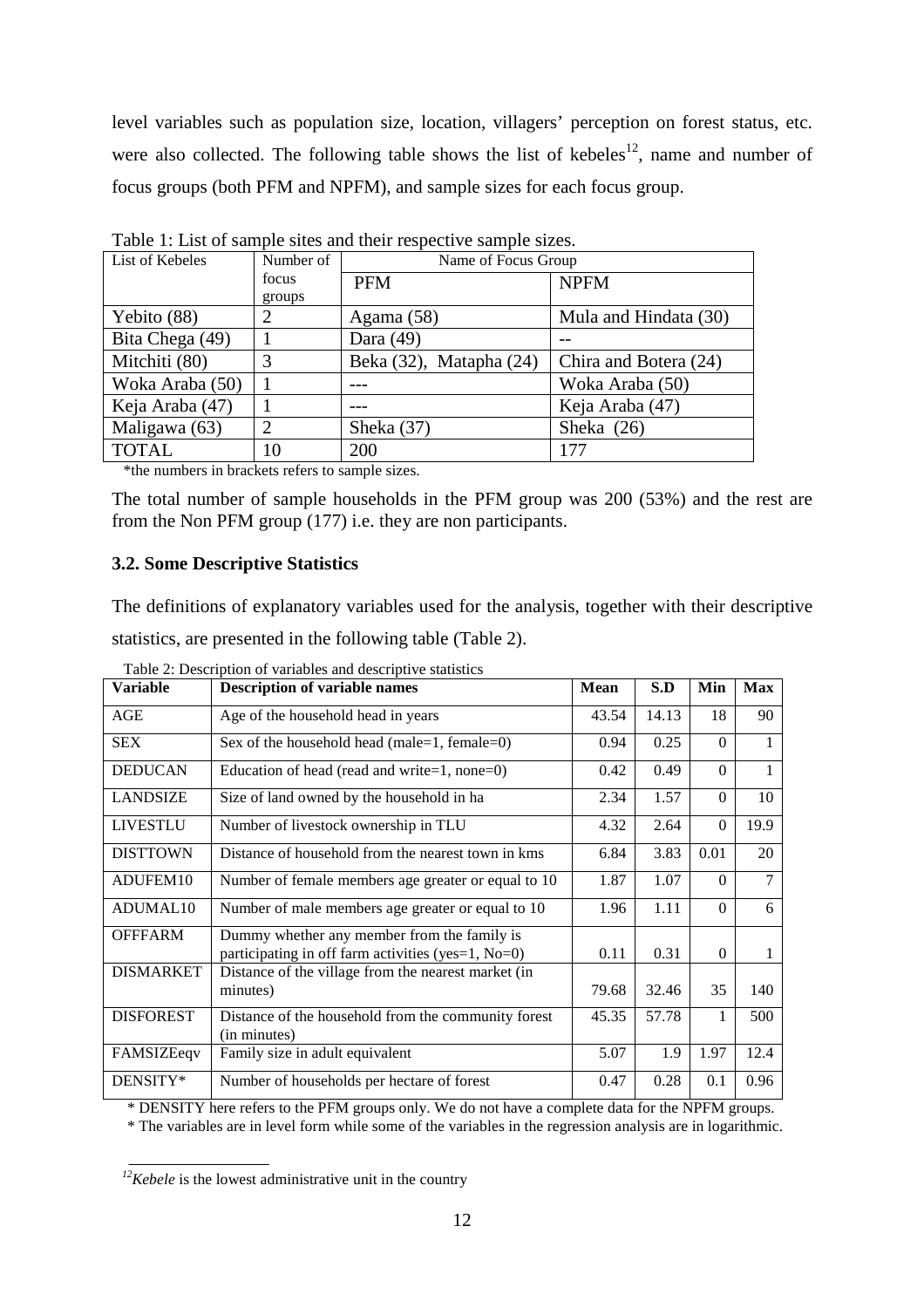Note that market prices and wages are assumed to be exogenous to the household. Since there is no variation in wages we assume that education level of the household head is included to account for unobserved labor market opportunities (Heltberg et al., 2000). Because there is a missing market for NWFPs, prices of forest products were not included in the empirical specification. It is indeed difficult to consider price when one deals with aggregated goods. Because of the nature of the NWFPs and limitation of data we were unable to calculate shadow prices. It is therefore assumed that the impacts of these prices on collection behaviour can be captured indirectly through the household and village characteristics.

The theoretical model also informs us the importance of the state of the forest in non timber forest production. However, we do not have objective measure for the state of forest. Density (number of households per hectare of forest) is used as a proxy for state of forest. Low density will increase the marginal product of labor and hence reduce the time required to collect a unit of forest product. The information on density is available only for PFM groups. In the absence of objective measure another proxy variable could be to consider the perception of households regarding the stock of the forest. However, we do not have sufficient variation in household's perception regarding the forest condition.

Of the household characteristics, education is negatively correlated to forest resource use because the opportunity cost of educated people is very high. Higher family size affects demand for forest products positively and tends to extract more forest resources. Such families are expected to have enough labor for both forest resource extraction and other activities. Much has been said on the effect of income on household level of dependency on forest products. Because of the problem of measuring income in rural households many researchers used some kind of wealth indicators. For example, amount of livestock and house type were used as a measure of wealth by Edmonds (2002) and Dayal (2006), respectively. We also consider livestock ownership and land size as a measure of wealth. The mean values of these variables are 4.32 (TLU) and 2.34 Ha, respectively. Much of the literature predicts a negative correlation between wealth or income and collection of non timber forest products due to changing preferences, opportunity cost of time, or effective risk (Sills et al., 2003). A detail work by Cavendish (1999) is a good empirical evidence for this. On the other hand studies such as Adhikari (2005) found that the rich are more dependent on natural resources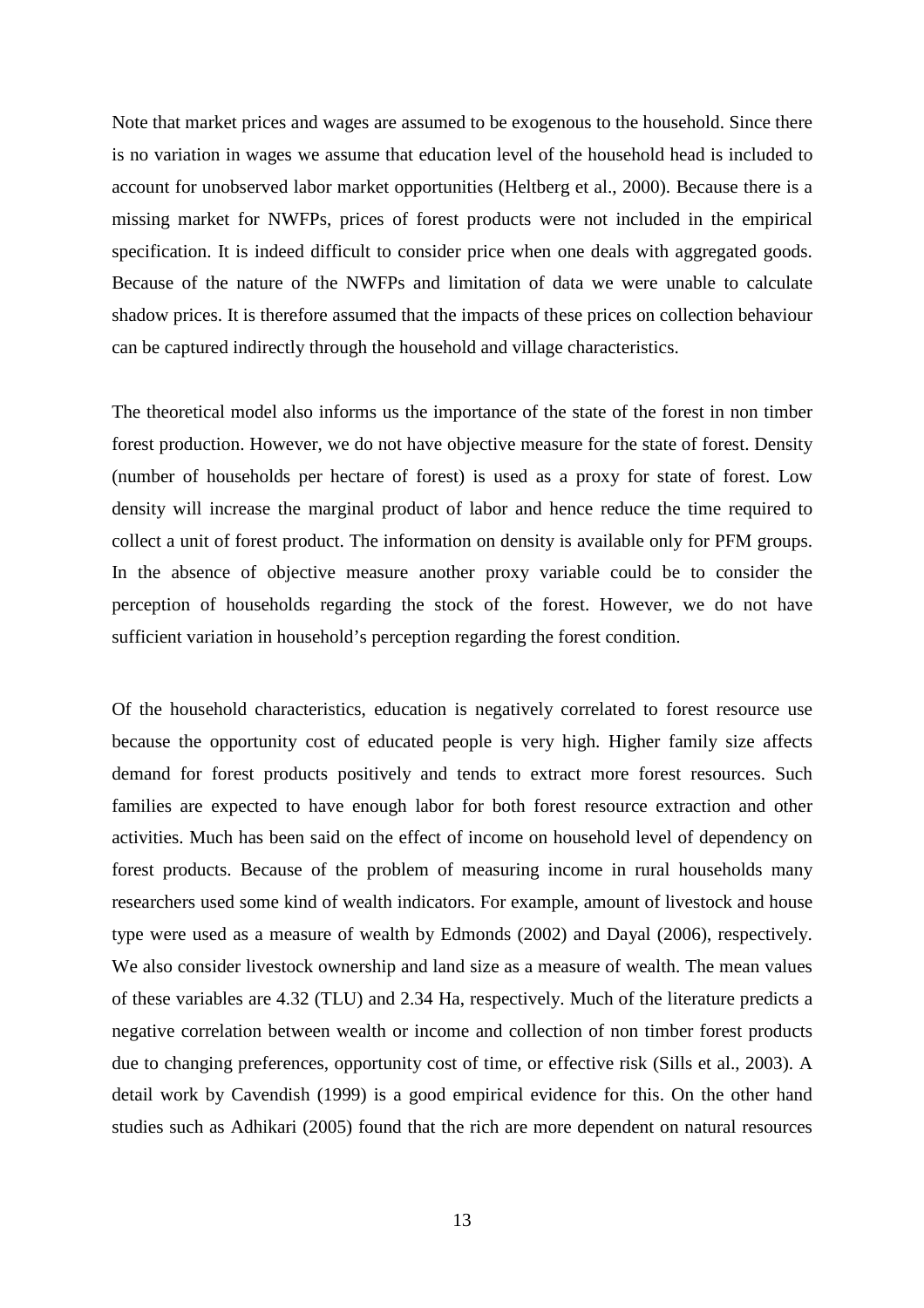than the relatively poor in community forests in Nepal. However, one can find little evidence on the nature of this link across different forest management regimes.

Infrastructural facilities such as access to market and distance to town are expected to have a negative impact on forest resource use and, hence, households allocate less time to forest resource collection. Availability of these facilities usually promotes involvement of rural households in other off farm activities. Many studies indicated that off farm activities reduce time spend in forestry activities and contribute to the decrease in forest degradation and deforestation. Note, however, that some studies indicated that infrastructural facilities; especially roads may increase deforestation and hence depletion of forest products. The table below presents summary of household and community level variables by type of forest property right regimes.

|                      | radio 5. Descriptive statistics by source of forest products. | <b>Open Access</b> |       |           |           |       |
|----------------------|---------------------------------------------------------------|--------------------|-------|-----------|-----------|-------|
|                      | $(N=198)$                                                     |                    |       | $(N=129)$ | $(N=182)$ |       |
| Variable             | Mean                                                          | S.D.               | Mean  | S.D.      | Mean      | S.D.  |
| AGE                  | 43.65                                                         | 13.56              | 43.82 | 13.93     | 43.41     | 13.95 |
| <b>SEX</b>           | 0.92                                                          | 0.27               | 0.95  | 0.21      | 0.94      | 0.24  |
| <b>DEDUCAN</b>       | 0.41                                                          | 0.49               | 0.43  | 0.50      | 0.42      | 0.50  |
| <b>LANDSIZE</b>      | 2.27                                                          | 1.47               | 2.60  | 1.55      | 2.32      | 1.47  |
| <b>LIVESTLU</b>      | 4.21                                                          | 2.48               | 4.66  | 2.87      | 4.52      | 2.60  |
| ADUFEM10             | 1.88                                                          | 1.11               | 1.90  | 1.03      | 1.90      | 1.02  |
| ADUMAL <sub>10</sub> | 1.97                                                          | 1.10               | 1.89  | 1.09      | 2.04      | 1.07  |
| <b>DISTTOWN</b>      | 6.34                                                          | 3.90               | 7.57  | 3.58      | 7.16      | 3.94  |
| <b>DISFOREST</b>     | 23.15                                                         | 27.58              | 70.83 | 74.31     | 52.04     | 54.27 |
| <b>DISMARKET</b>     | 75.86                                                         | 32.62              | 81.24 | 29.42     | 82.14     | 32.41 |
| FAMSIZEeqv           | 5.15                                                          | 1.92               | 4.99  | 1.85      | 5.15      | 1.90  |
| <b>OFFFARM</b>       | 0.13                                                          | 0.34               | 0.07  | 0.26      | 0.10      | 0.31  |
| <b>DENSITY</b>       | 0.47                                                          | 0.28               | 0.60  | 0.36      | 0.49      | 0.28  |

Table 3: Descriptive statistics by source of forest products.

From the above table we can see that the mean values of most of the household characteristics are more or less the same across the three regimes (for example, age of the household head, education and sex of head). It seems that they are different in terms of access to community forests. Those who are members of the PFM are closer to the community forest than those who depend on open access (OA) forests or those who are mostly dependent on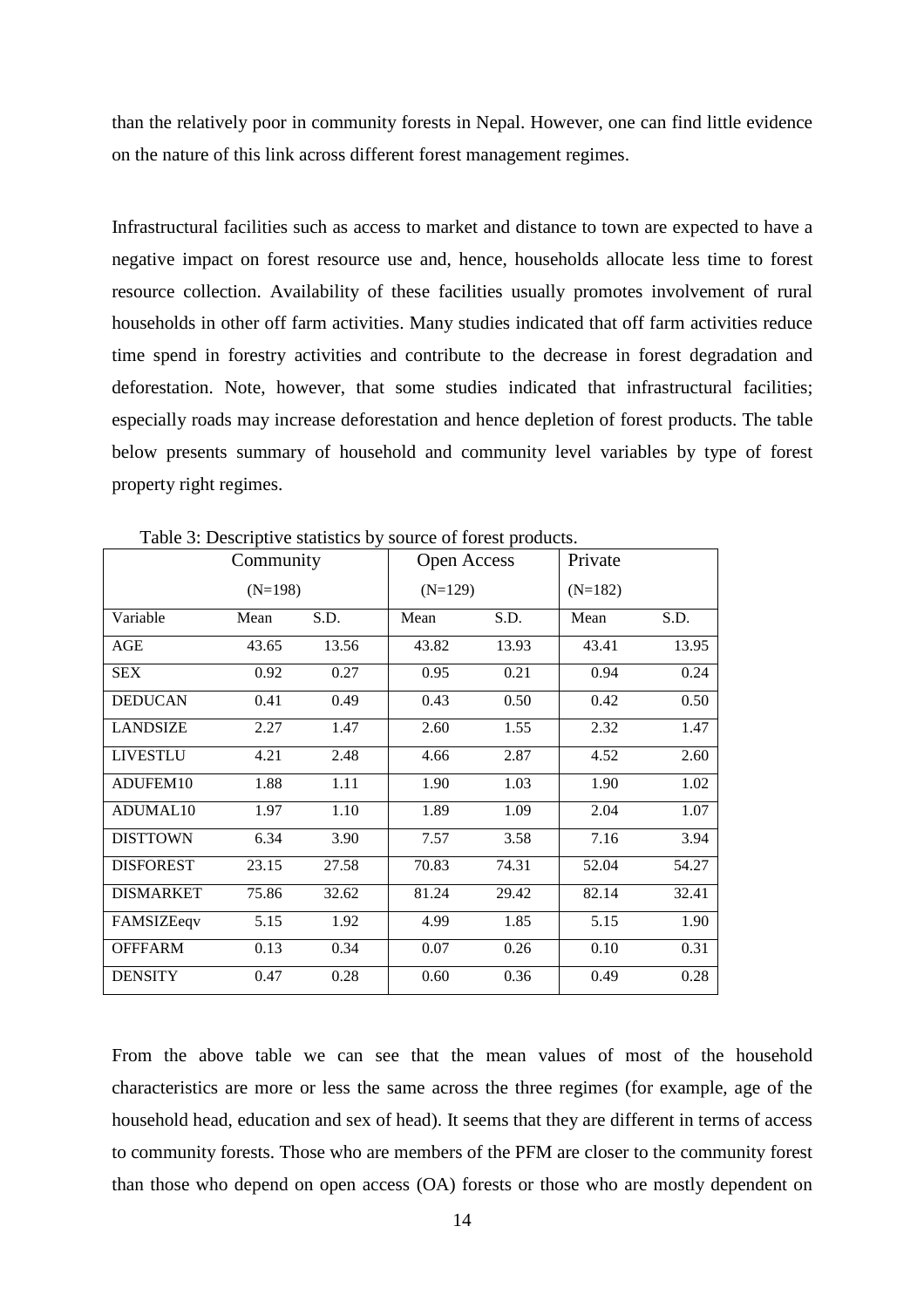private sources. This shows that most of the participants of community forestry are those residing around the forest. Table 4 presents a descriptive analysis of time allocation, share of income and total income derived from NWFPs from different types of forest property right regimes.

| Sources           | No. | <b>TIME</b><br>(Hr/Month) | <b>SHARE</b><br>(96) | <b>TOTAL INOCME</b><br>$(Birr/Year)^{13}$ |
|-------------------|-----|---------------------------|----------------------|-------------------------------------------|
| <b>COMMUNTIY</b>  | 198 | 2.379                     | 5.4                  | 655.24                                    |
| <b>OPEN ACESS</b> | 129 | 3.233                     | 6.4                  | 750.92                                    |
| <b>PRIVATE</b>    | 182 | 3.091                     | 7.2                  | 873.29                                    |
| <b>TOTAL</b>      | 373 | 3.975                     | 8.7                  | 1042.54                                   |

Table 4: Mean values of time allocated, share and total income from NWFPs by sources.

The above statistics shows that, on average, households spend more time in the open access forests compared to the private and community forests. This is not surprising given the nature of the open access forests which is free for everybody. This is because the government lacks the institutional capacity to control and prevent them from unwise use and overexploitation. The share of income and total income derived from NWFPs will be discussed in later section.

# **3.3. Summary of Institutional Variables**

Let us now turn to the institutional variables included in the analysis of the forest poverty link in community forestry. We grouped the sub components in to two groups based on some criteria in the literature and by looking at their correlation matrix. Some variables are negatively correlated and hence omitted from the calculation of indices. The indices refer to 'Enforcement strength' (ENFORINDEX) and 'institutional characteristics' (INSTINDEX) at household level. The mean values for the variables ENFORINDEX and INSTINDEX are 0.80 and 0.84, respectively. This may be considered as indication of strong local level institutions regarding the management and use of forests in the study area. The following table describes the pattern of descriptive statistics of the two institutional variables for each community forest (or PFM group).

 $\overline{\phantom{a}}$  , where the contract of the contract of  $\overline{\phantom{a}}$ 

<sup>&</sup>lt;sup>13</sup> The exchange rate was 1 USD  $\approx$  Birr 12.615 during the survey period.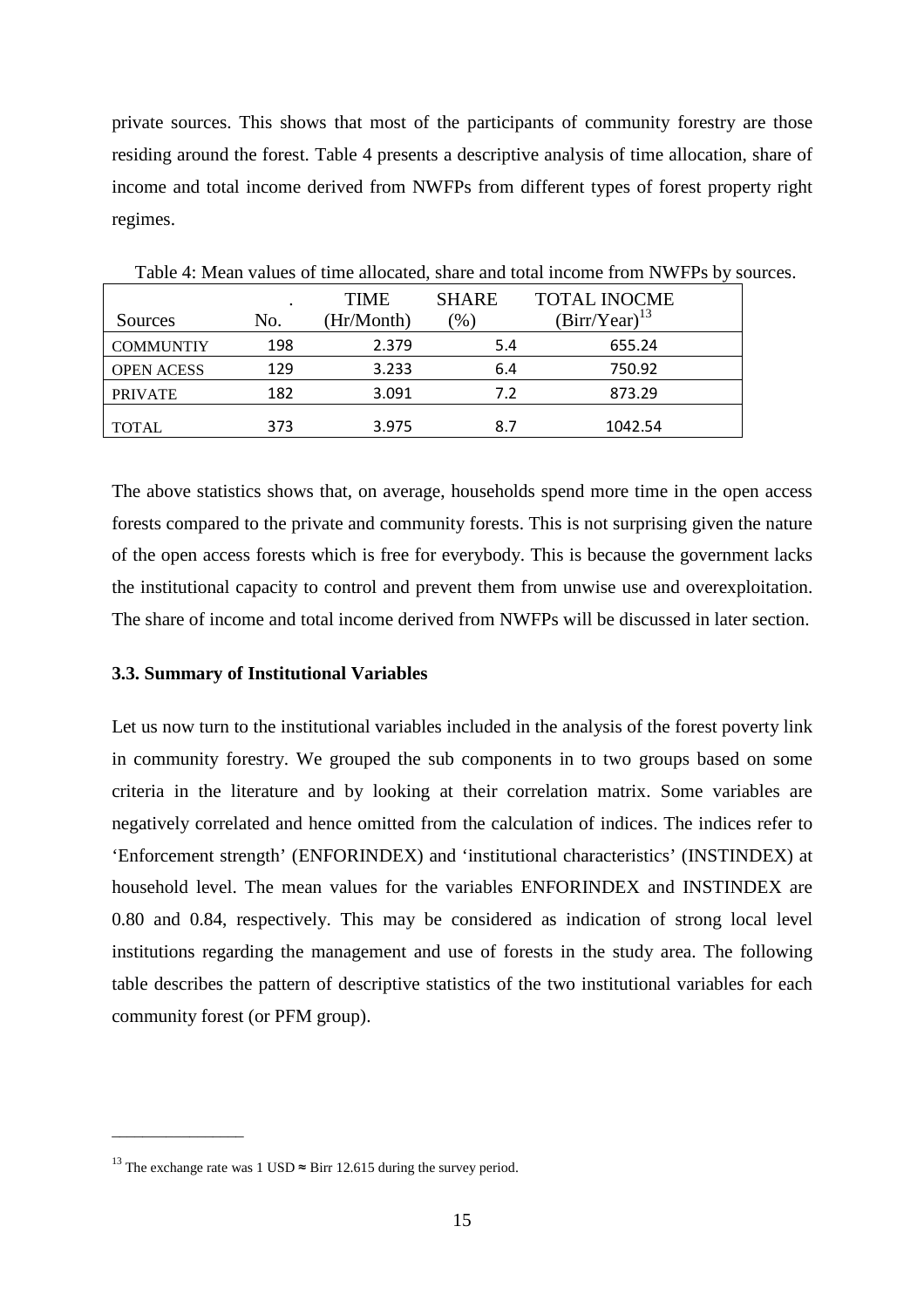| Name of<br>community<br>Forest(PFM | <b>ENFORINDEX</b> |      |      |     |      | <b>INSTINDEX</b> |      |     |
|------------------------------------|-------------------|------|------|-----|------|------------------|------|-----|
| Groups)                            | Mean              | S.D  | Min  | Max | Mean | S.D              | Min  | Max |
|                                    |                   |      |      |     |      |                  |      |     |
| Agama(58)                          | 0.80              | 0.15 | 0.29 |     | 0.80 | 0.22             | 0.08 |     |
| Beka(31)                           | 0.76              | 0.21 | 0.17 |     | 0.87 | 0.17             | 0.25 |     |
| Dara(48)                           | 0.82              | 0.15 | 0.54 |     | 0.87 | 0.14             | 0.42 |     |
| Matapa(24)                         | 0.81              | 0.15 | 0.50 |     | 0.91 | 0.15             | 0.33 |     |
| Sheka(37)                          | 0.80              | 0.17 | 0.25 |     | 0.81 | 0.18             | 0.42 |     |

Table 5: The mean values of the institutional indices for each community forest

\*the numbers in the brackets are the sample sizes

As we can see from the above table there is no significant difference between each focus group. The mean values of the institutional characteristics index are slightly larger than the mean values of the enforcement index in all focus groups.

# **4. RESULTS AND DISCUSSION**

In this section we present the results of empirical analysis of the determinants of time spent by households across different types of forest property right regimes. We employed the full maximum likelihood method. We will first discuss the determinants of participation decision of households followed by discussion on the socioeconomic and community level factors that affect the amount of time allocated to non wood forest product collection. To check the robustness of our results, we have also estimated the determinants of both the share of income and the total income derived from NWFPs for each regime.

# **4.1. Time Allocation**

Table 6 below presents the estimation results of the determinants of participation decision of households as well as time spent for collection of forest products from community, private and OA forests. The right side of the table presents the regression results of time spent in collection of forest resources. The left part shows the selection equation.

To test for sample selection bias, we examine the relationship between the residuals for the two stages, the participation and outcome equation. If the residuals in the selection model are correlated with the residuals in the outcome equation, we will have biased estimates without correction. This is the case in our estimation for open access regimes. The Wald test of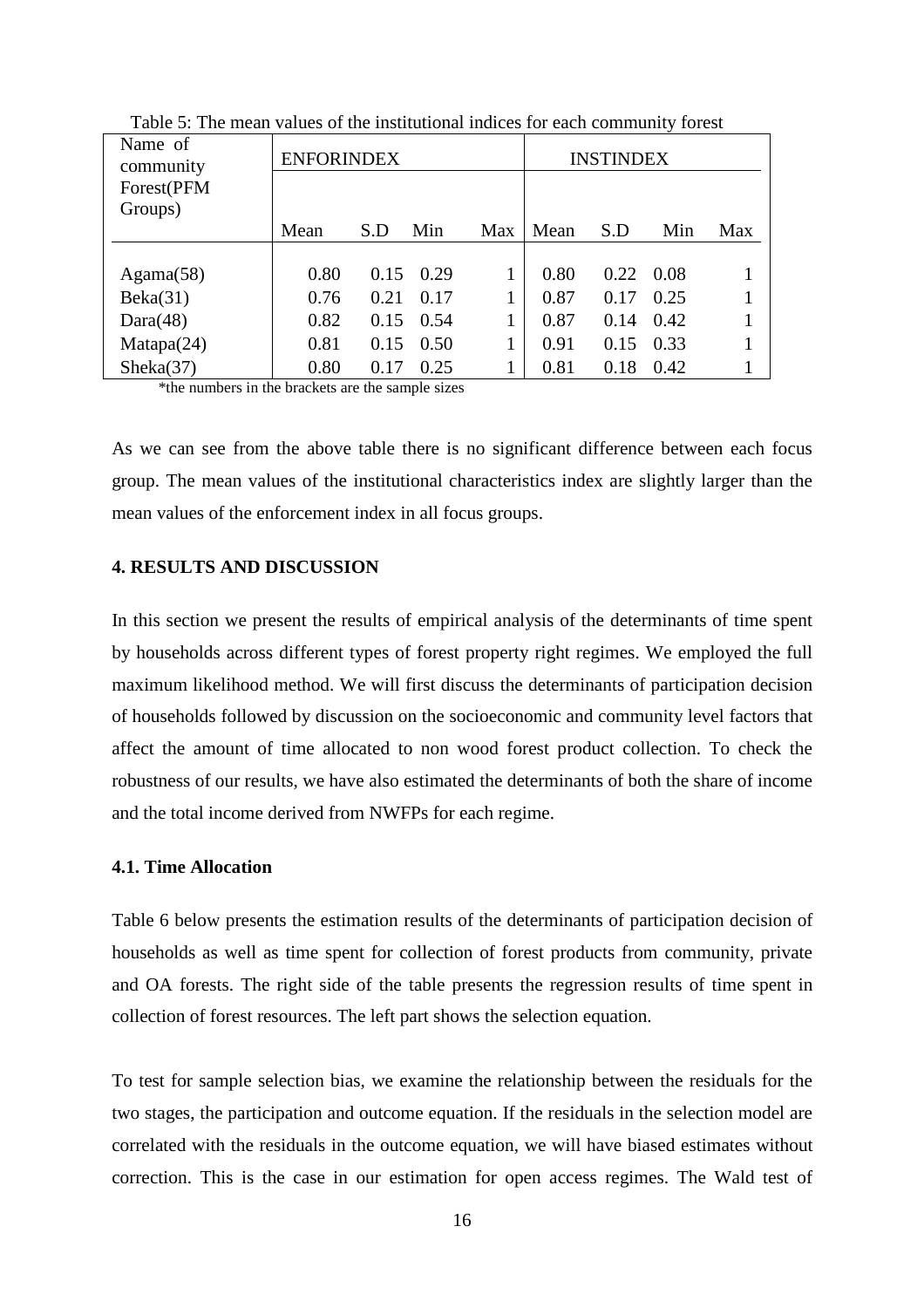independent equations rejects the null hypothesis of no correlation (rho=0) between the two disturbance terms (i.e in the regression equation and participation equation) at 1% level of significance for the case of OA estimation. Hence, Heckman selection model should be used to avoid inconsistent results. On the other hand, if the residuals in the selection equation are unrelated to the residuals in the outcome equation, then we can say that the selection equation does not affect the results of the regression equation, a case in the estimation of time spent collecting NWFPs from community forests (table 6). The Wald test also shows that sample selection bias does not seem to be a problem for the private source (insignificant at 10.7 % level of significance).

The negative sign of rho at the bottom of the regression for time spent in OA forests shows that the unobservable factors that reduce the probability of participation in OA forests increase the amount of time spent collecting NWFPs and vice-versa. The positive sign for rho in the other two regressions (though insignificant) shows that the unobservable factors that are absorbed in the error terms will generally affect the probability of participation and time spent for collection in the same direction. In heckman sample selection estimation one of the practical difficulties is to obtain a valid exclusion restriction. Using our intuitive we consider distance to community forest as our identifying variable. It affects household's decision to participate in a given source of forest products but may not have any impact on the total time spent collecting NWFPs. We checked it by including in the regression equation and found that it is not significant.

The dependent variable, age (in the regression equation), land size, livestock, and distance to town and distance to community forest are in log form throughout the paper.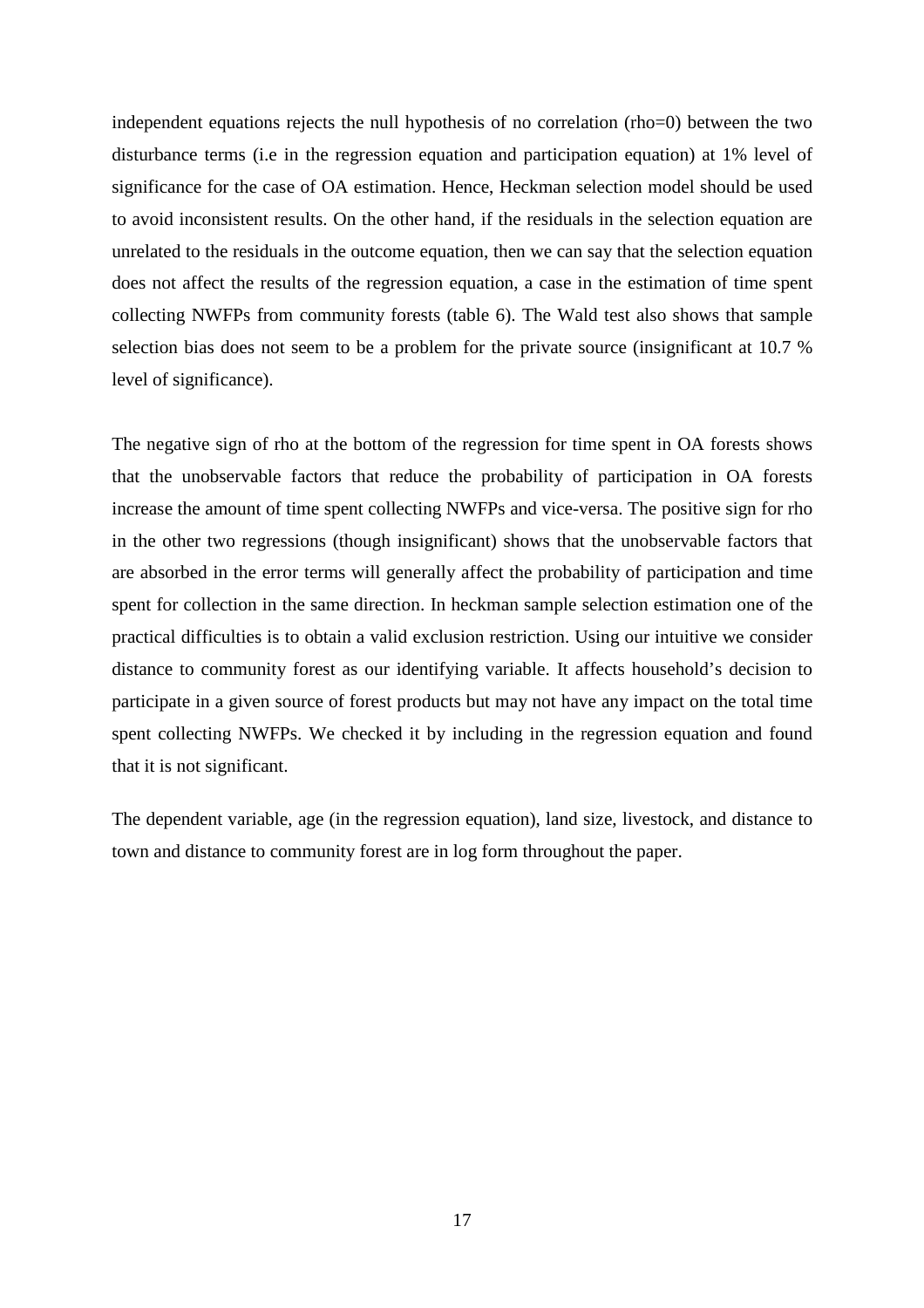|                           | <b>SELECTION</b> |             |             |             | <b>REGRESSION</b> |           |                              |
|---------------------------|------------------|-------------|-------------|-------------|-------------------|-----------|------------------------------|
| Variables                 | COM              | 0. A        | PR          | COM         | O.A               | PR        | $\underline{\text{total}}^a$ |
| AGE                       | $0.089**$        | $-0.000$    | $-0.113***$ | $-0.315**$  | $-0.585**$        | 0.113     | $-0.284**$                   |
|                           | (0.04)           | (0.04)      | (0.04)      | (0.15)      | (0.23)            | (0.20)    | (0.13)                       |
| AGESQUARE                 | $-0.001**$       | 0.000       | $0.001***$  |             |                   |           |                              |
|                           | (0.00)           | (0.00)      | (0.00)      |             |                   |           |                              |
| SEX                       | 0.156            | $-0.103$    | $-0.250$    | $0.267*$    | $0.362**$         | 0.237     | $0.223*$                     |
|                           | (0.38)           | (0.35)      | (0.43)      | (0.16)      | (0.17)            | (0.21)    | (0.12)                       |
| DEDUCAN                   | $-0.257$         | 0.208       | $0.468**$   | 0.099       | $-0.192$          | 0.124     | 0.074                        |
|                           | (0.21)           | (0.20)      | (0.23)      | (0.11)      | (0.16)            | (0.12)    | (0.09)                       |
| LANDSIZE                  | 0.034            | $0.545**$   | $-0.570**$  | $-0.008$    | $0.414***$        | $0.267*$  | $0.273***$                   |
|                           | (0.22)           | (0.24)      | (0.24)      | (0.12)      | (0.14)            | (0.15)    | (0.10)                       |
| LIVESTLU                  | $-0.031$         | $-0.051$    | 0.062       | $-0.165*$   | 0.069             | 0.018     | $-0.055$                     |
|                           | (0.20)           | (0.17)      | (0.19)      | (0.09)      | (0.13)            | (0.12)    | (0.08)                       |
| ADUMAL10                  | $-0.074$         | $-0.190**$  | $0.248**$   | 0.050       | 0.017             | 0.056     | 0.041                        |
|                           | (0.10)           | (0.08)      | (0.10)      | (0.04)      | (0.07)            | (0.07)    | (0.04)                       |
| ADUFEM10                  | $-0.030$         | $-0.042$    | $-0.018$    | $-0.013$    | $-0.050$          | 0.066     | 0.013                        |
|                           | (0.08)           | (0.08)      | (0.09)      | (0.04)      | (0.07)            | (0.06)    | (0.04)                       |
| <b>DISTTOWN</b>           | $-0.731***$      | $0.671***$  | 0.071       | $0.162*$    | 0.123             | $-0.035$  | $0.229***$                   |
|                           | (0.18)           | (0.17)      | (0.18)      | (0.09)      | (0.15)            | (0.10)    | (0.08)                       |
| <b>DISFOREST</b>          | $-0.875***$      | $0.401***$  | $0.425***$  |             |                   |           |                              |
|                           | (0.10)           | (0.09)      | (0.09)      |             |                   |           |                              |
| DCOMM private             | $9.240***$       |             |             | $-0.418***$ |                   |           |                              |
|                           | (0.37)           |             |             | (0.12)      |                   |           |                              |
| DOACESS private           |                  | $2.624***$  |             |             | $-0.906***$       |           |                              |
|                           |                  | (0.34)      |             |             | (0.18)            |           |                              |
| <b>DPRIVATE Openacess</b> |                  |             | $8.621***$  |             |                   | 0.195     |                              |
|                           |                  |             | (0.94)      |             |                   | (0.28)    |                              |
| DPRIVATE_community        |                  |             | $9.668***$  |             |                   | $0.517*$  |                              |
|                           |                  |             | (0.71)      |             |                   | (0.28)    |                              |
| Dtwo sources              |                  |             |             |             |                   |           | 0.011                        |
|                           |                  |             |             |             |                   |           | (0.08)                       |
| cons                      | $2.097**$        | $-3.697***$ | 0.090       | 1.819***    | $2.75***$         | $-0.437*$ | 1.34                         |
|                           | (0.95)           | (1.08)      | (1.03)      | (0.61)      | (0.92)            | (0.72)    | (0.51)                       |
| Rho                       | 0.154            | $-0.365***$ | 0.508       |             |                   |           |                              |
|                           | (0.16)           | (0.12)      | (0.26)      |             |                   |           |                              |
| N                         | 373              | 373         | 373         | 198         | 129               | 182       | 365                          |

Table 6: Estimates of Time Allocation to NWFPs collection

<sup>a</sup> Estimation is by using OLS, corrected for heteroskedasticity. \*, \*\*and \*\*\* represent 10, 5, and 1% level of significance. DCOMM\_private, DOACESS\_private, DPRIVATE\_Openacess, DPRIVATE\_community and Dtwo sources are all dummy variables referring to whether community forest members are collecting resources from private source, OA users are also collecting from private source, private users are collecting from OA forest , private users are also collecting resource from community forest , and whether the household is collecting NWFPs from two or more than two sources, respectively. They can be considered as indicators of availability of substitutes.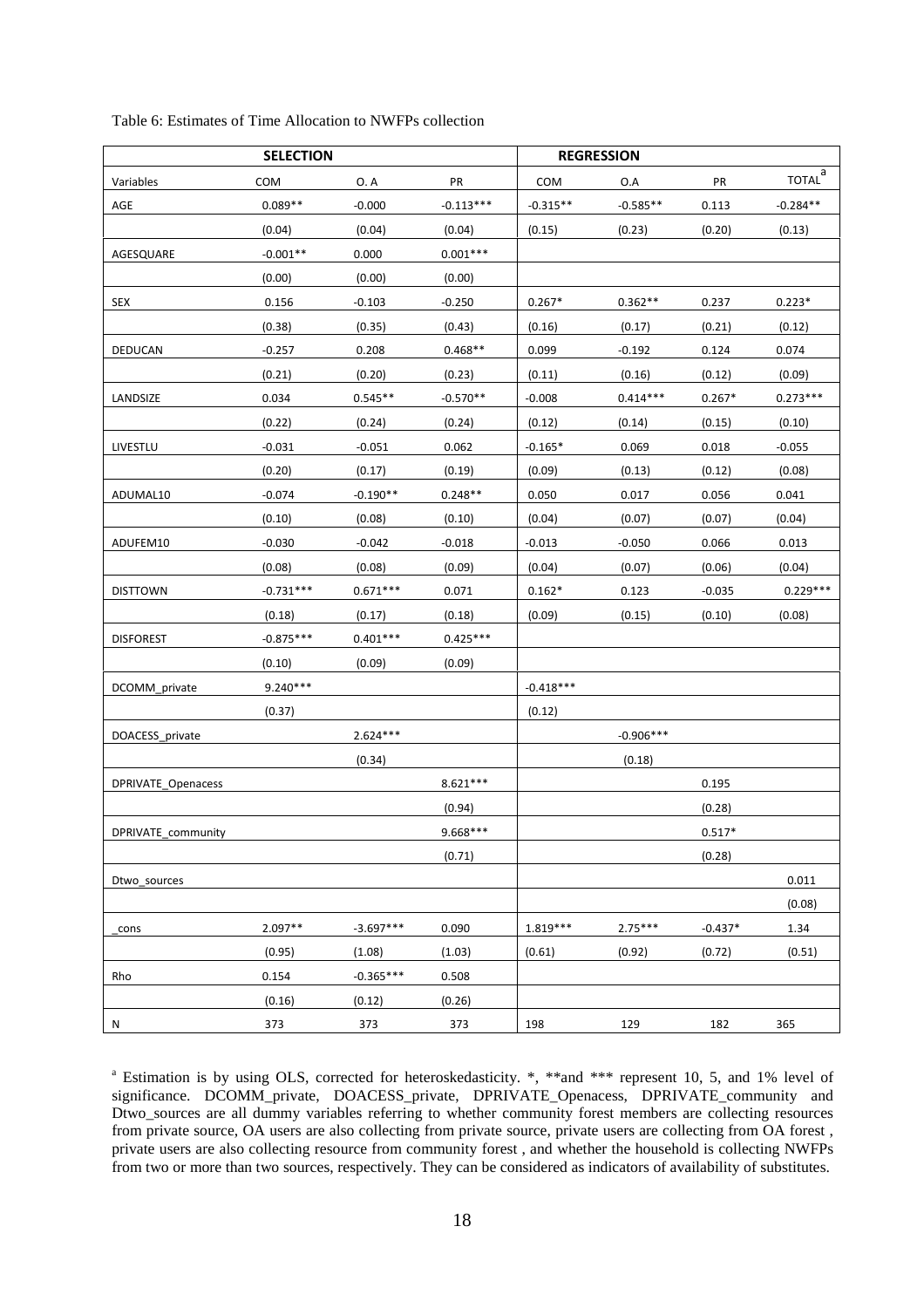The results from the selection equation show that many variables affect the participation decision of households. Younger households are more inclined to be a member of the community forest. To assess the extent to which labor allocation to NWFPs collection changes over the life cycle of the household head, we include in the regressions the square of the age of the household head. Results suggest that as the age of the household head increases the probability of participating in community forestry will decrease. Education level of the household head is not significant and does not affect the decision to participate in community forests. As expected, a measure of access to forest (distance to forest) and distance to town are both negatively and significantly related to the participation decision of households.

As a measure of wealth, we have included the amount of livestock owned in tropical livestock units in both the selection and regression equations. The size of land is also included in both equations. Both indicators of wealth are found to be highly insignificant in the decision of the household to participate in community forestry. This implies that for rural households in the study area there is no relationship between household's economic status and the decision to participate in community forestry. The decision is influenced more by other factors than household's economic status.

In the regression equation, we are more interested in the relationship between forest resource use (from community forests) and wealth. The coefficient of livestock ownership is negative at 10 % level of significance indicating that relatively poor households spend much time in forestry activities than the relatively rich households. A 10 percent increase in the amount of livestock (TLU) is associated with a 1.65 percent reduction in the amount of time spent in community forest activities. As opposed to Adhikari (2005) who argued that richer households collect more forest products from community forests in Nepal, this study shows that wealth is negatively correlated to forest product collection from community forests. Similar studies who reached the same conclusion with our findings argued that richer households have more resources such as land that enable them to easily substitute community forest products for products from private sources, showing that private resources may act as a substitute for forest products from community forests. In rural India, Heltberg et al. (2000) also found that large land owners substitute private fuels generated on the farm for forest fuel wood. Our findings may suggest that communities are managing the local resources effectively and derive the benefits in an equitable manner. The regression results of time spent collecting NWFPs in OA forests shows that the relatively rich households have the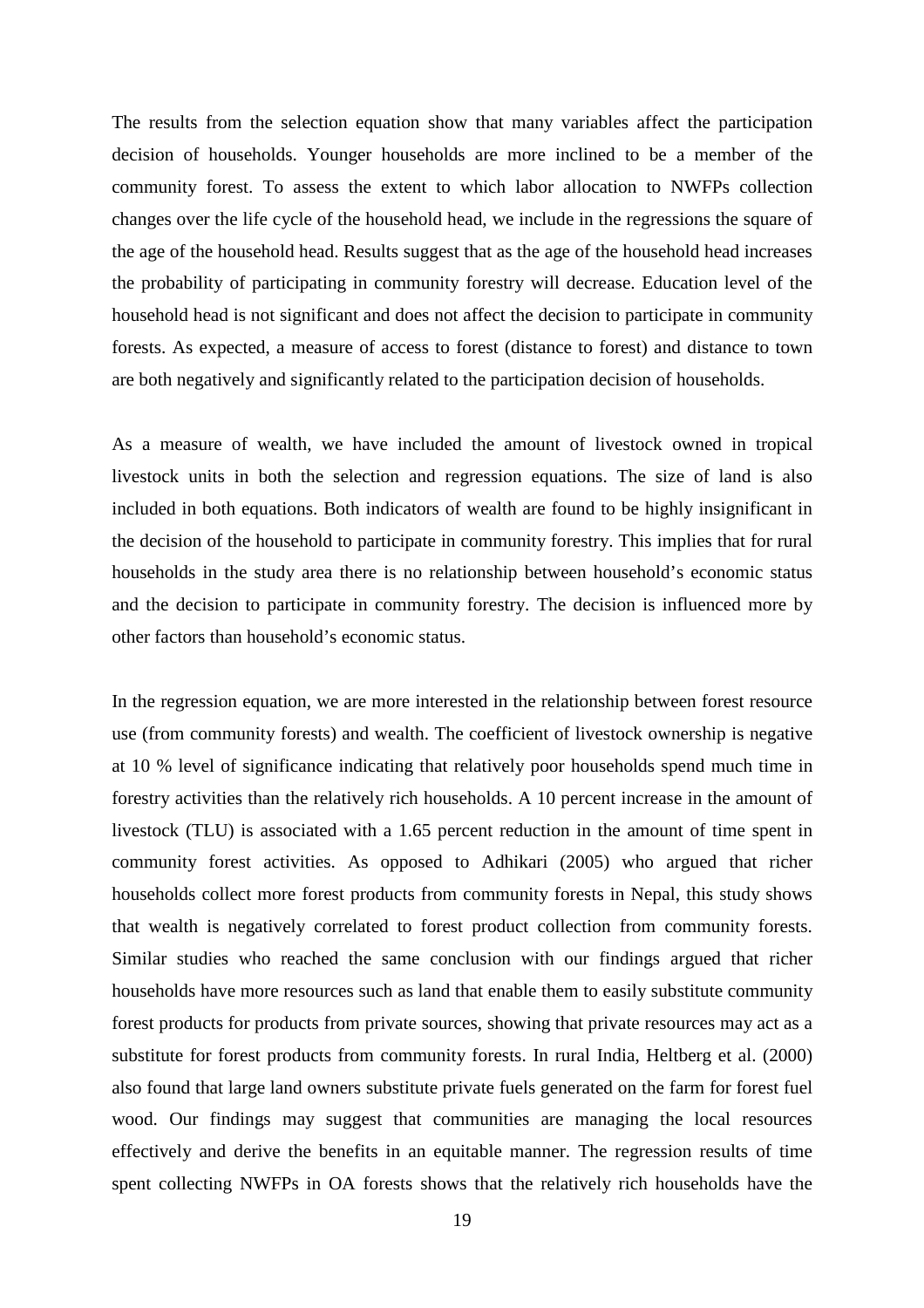incentive to shift to other open access areas since they have the necessary assets for exploiting the resources. This may also be considered as evidence in favour of the idea that the participation of the local community in the management of local commons may enhance access to the poor by discouraging the relatively rich from overexploiting the resources.

It was also found that the amount of time spent collecting NWFPs from community forests is significantly affected by household characteristics such as age (negatively) and sex (positively) of the household head. While the effect of distance to town is negative on the participation decision of households, its effect on the amount of time spent for collection is positive and significant at 10 % level.

Finally our result also shows that there is a possible substitution pattern between community forests and private sources. If members of community forestry are also collecting forest products from their own sources then resource use from community forest will reduce significantly. Therefore, there is a need to integrate the management of community forestry with the private sources so that households will be less dependent on forest resources from commons and hence keep the ecological and biodiversity of the natural resources. In this regard, the role of government organizations and NGOs working on the area of forest conservation and development should be enhanced by distributing seedlings and providing technical assistance to the rural households.

The relationship between forests and poverty depends on the type of property right regime. The regression results for OA forests shows that most of the household characteristics such as age and education of the household head are all statistically insignificant in the decision of the household to collect forest resources from OA forests. The probability of participation in collection from OA forests increases with the distance of the community forest. This is consistent with the results of the estimate of time allocated to NWFPS in community forests. That is, distance to community forest reduces the probability to participate in community forests and we expect households to shift to other sources of forest products. This finding may also suggest that households will substitute resources from community forests for resources from OA forest areas as the distance to community forest increases.

Another location variable, distance to town, has a positive and significant influence on the participation decision. Those residing closer to towns have a better opportunity to engage in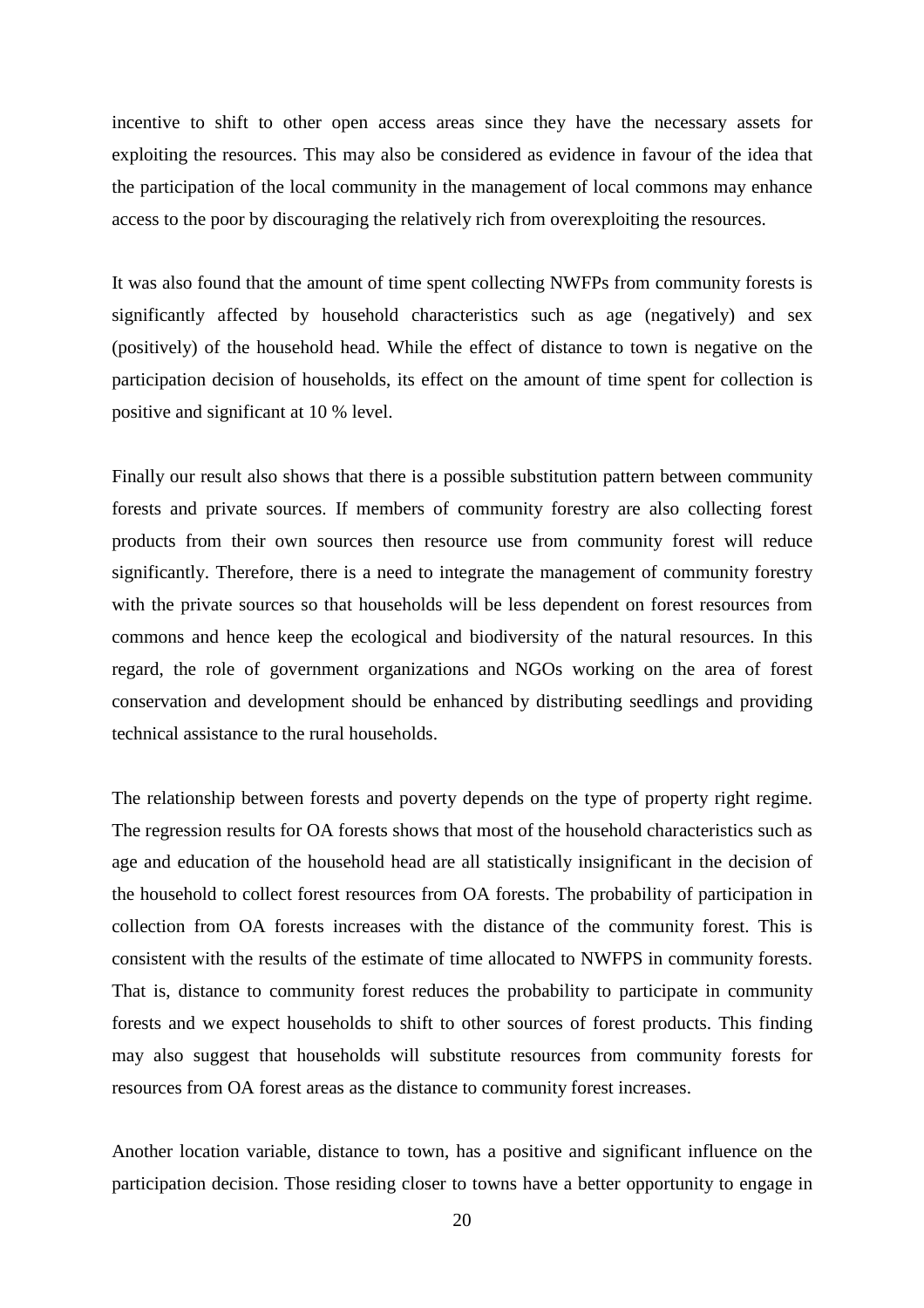other off farm activities such as trading of grains and livestock and reduce their dependence on OA forests. As argued by Bluffstone (1995), the presence of off farm labor market help stabilize forest stocks, despite open access to the resources, and absence of off farm opportunities leads to further degradation and deforestation. Land size has a positive and significant influence on the decision of households to participate in collection of forest resources from OA areas.

In the regression equation we have also included variables indicating human capital, wealth, and a measure for labor availability. We found that households with younger and educated heads are less interested to allocate their labor to forest resources collection from OA areas, though the latter is not significant. The interesting result is the effect of wealth on use of resources from OA forests. The result is positive for livestock though insignificant. However, the coefficient of land size is positive and statistically significant at one percent level, showing that the relatively rich are more dependent on OA resources than the relatively poor households. An increase in land size by 10 percent will increase the amount of time spent collecting from OA forests by 5.2 percent. Recall our findings of the determinants of household's forest use from community forests discussed earlier. We found that wealth is negatively related to forest resource use from community forests. As some empirical evidences shows, livestock-rich households demand more fodder and therefore collect more grass and leaf litter from common forest lands. Similarly, studies showed that households rich in resource-collection tools devote more time to collection and thereby derive more forest income. Both arguments are not valid for community forests in the study area but could be valid for forests with no property right. This can also be considered as another evidence for the substitution possibility between community forest and OA forests i.e., for the relatively rich households the OA forests is a substitute for community forests. This has important policy implication in that it is necessary to bring the open access areas under the management of the community so that the poor can benefit from the forest. Moreover, with such measures it is possible to maintain the environmental and ecological services of the forest in a sustainable manner. Therefore, as argued by Cavendish (1997), it is difficult to make broad generalizations about the relationship between income and environmental change, in part because this relationship is varied and in part because there are many other determinants of environmental demands.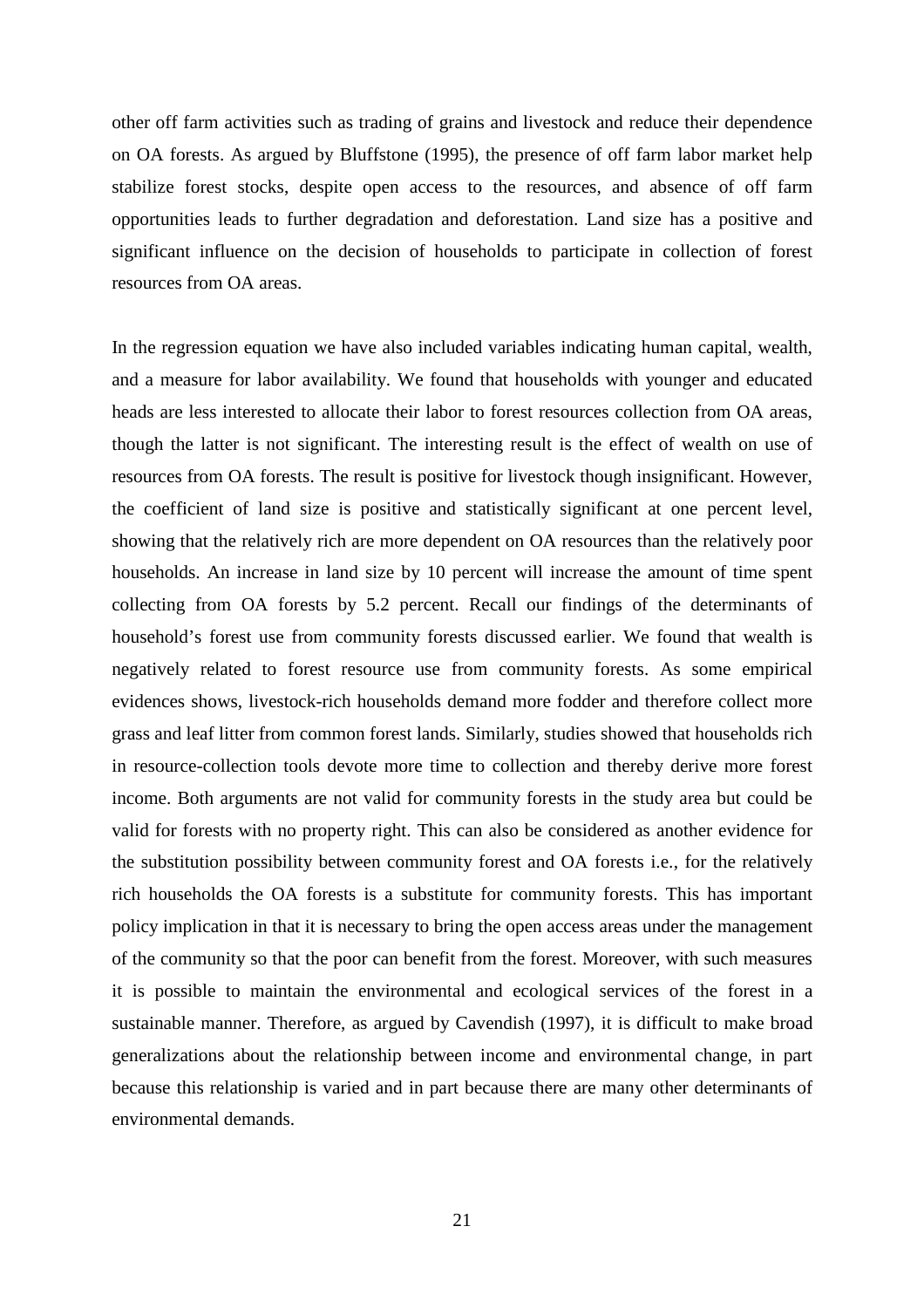The estimation results reported above show that younger and male headed households are less interested to collect forest products from own sources. Regional or location variables such as distance to community forest and distance to nearest town have a positive and significant impact on the probability of participation in collection from own sources. Most of the households who are far from the forest are non members of the community forest who are dependent on either private sources or OA forests. Our indicator of wealth, ownership of livestock, has a positive and significant effect on the probability of collection of forest products from own source. This result reinforce our earlier finding that relatively rich households are more dependent on either own resources or OA forests.

The results of the regression equation for time allocated to collection of NWFPs from private sources indicate that size of land and ownership of livestock (not significant) are positively related to time spent on private sources. Consistent with the selection equation, access to the community forests is positively and significantly related to both the participation decision and the amount of time spent in private sources. Given the previous explanation of substitution possibility between different sources, this result is unexpected.

To conclude, we have tried to investigate whether there are differences in collection behaviour of households across different forest property right regimes. The discussion so far tells us that the determinants of the link between household's socioeconomic characteristics and forest resource use varies depending on the nature of the forest property right regimes. For example, household poverty and forest dependency on community forests are positively correlated while this relationship is negative in the case of OA forests.

# **4.2. Share of Income**

We have also examined the determinants of share of income derived from NWFPs across various types of regimes. The estimation results are found in Appendix 1. Similar with the previous estimation results, the share of income derived from NWFPs from community forests is negatively related to the wealth status of the household. That means the relatively rich households are less dependent on community forests compared with the relatively poor. However, the result is different when we see the link between wealth and forest dependency on OA forests. The share of income derived from OA forests increases with the increase in land size. The sign and significance of most of the variables in the regression of share of income from OA forests turnout to be largely consistent with our estimation results of time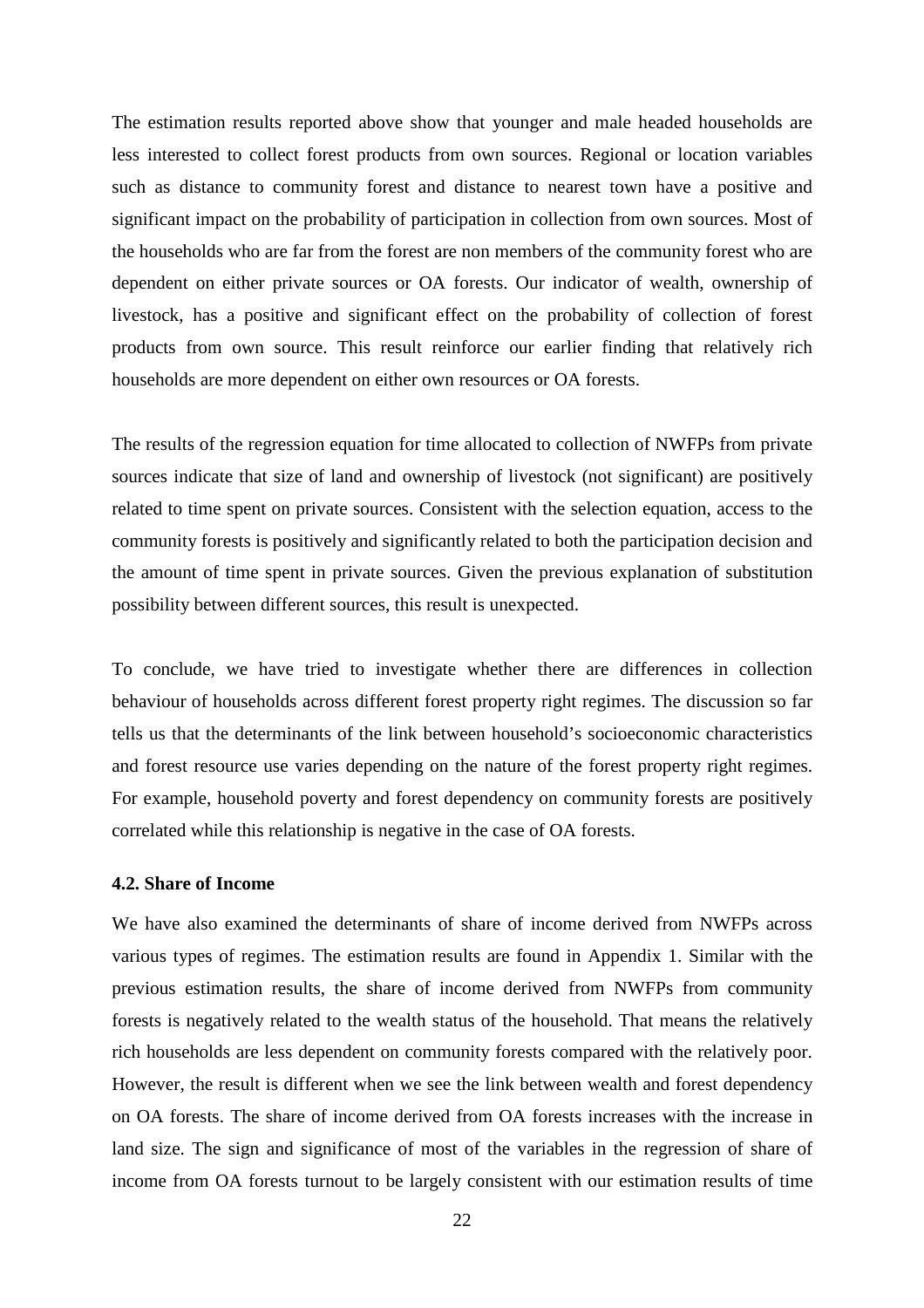spent collecting NWFPs from OA forests. Therefore, from the above findings we can argue that it may not be appropriate to have general statements such as 'the rich are appropriating more in absolute terms but gain less in terms of share of income'. The link between household economic status and forest resource use depends on the type of forest products and type of forest property right regime prevailing in the local area.

# **4.3. Forest Dependency and Local level Institutions**

In empirical evidences little attention is given to the analysis of the impact of local level institutions on the poverty-environment hypothesis in areas where the community participate in the management and use of resources. Though there are limited empirical evidences, several qualitative studies have reported that forest cover and biophysical conditions have improved in many developing countries where transfer of ownership and rights were given to the local community thereby provide economic benefits to the local people. However, transfer of ownership to the community per se will not guarantee proper and sustainable use of forest resources. It is necessary to consider the degree of perception of households regarding the different rules, regulations, monitoring, participation and other management issues since they reflect the level of strength of the local institutions in that particular area. In many developing countries on-the-ground management can often correspond poorly with stated policies. Perceptions therefore have the potential to better reflect reality (Bluffstone et al., 2008). Hence, we need to have a broader understanding of the role of local level institutions on the use of forest products from community forests. Therefore, this section tries to answer the question, "How do local level institutions influence rural household's resource use or level of dependency on community forests"? It also examines the extent of income derived from community forests.

In section 2.2.3, we described and explained the nature and construction of the two institutional variables: 'Enforcement Strength' and 'Institutional Characteristics'. The correlation coefficient between the two indices is 0.12, showing that we have managed to categorize the variables into two uncorrelated variables.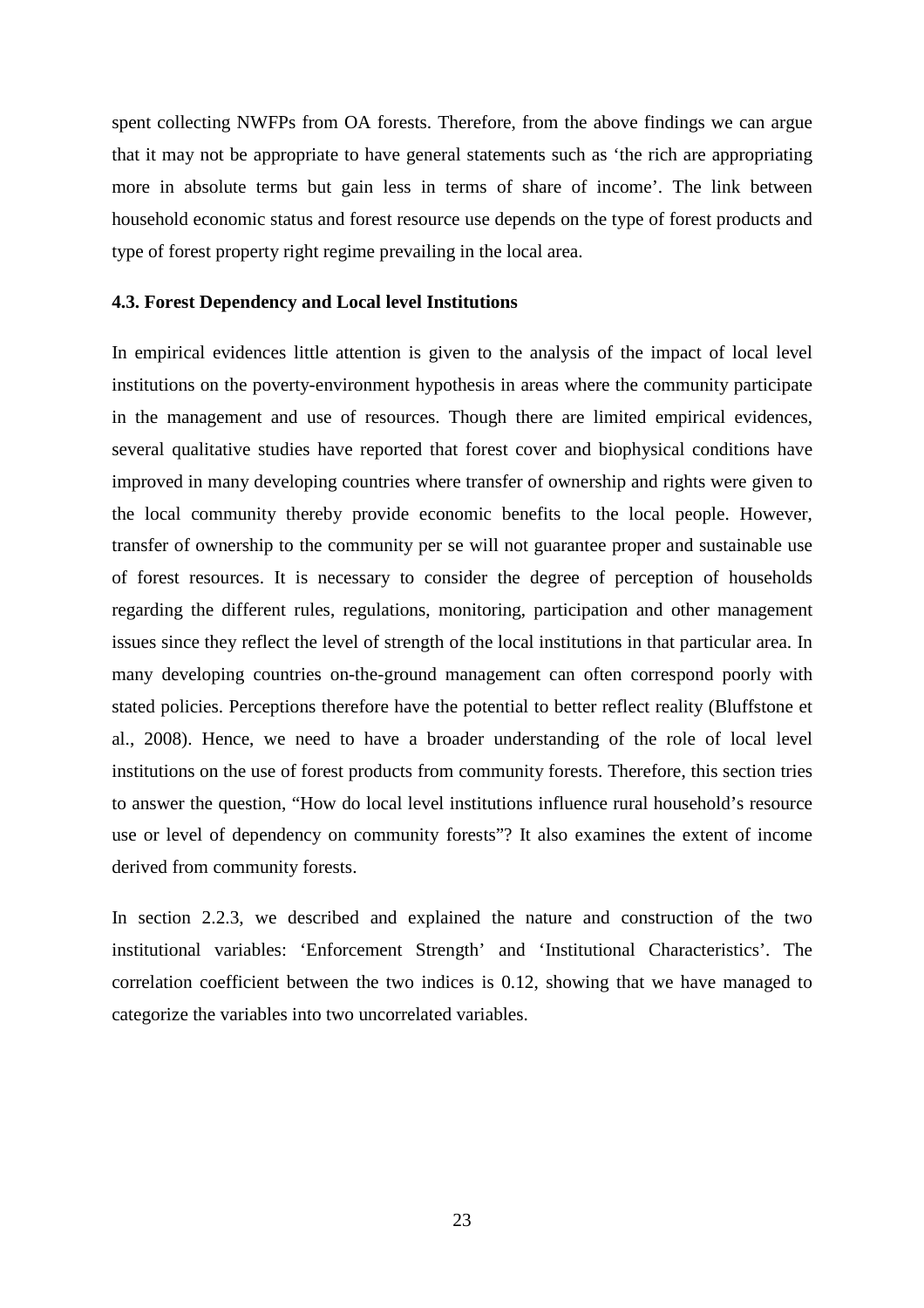| Variables        | <b>SHARE NWFPS</b> | <b>COLLECTION TIME</b> | <b>Total income NWFPs</b> |
|------------------|--------------------|------------------------|---------------------------|
| $\mathsf{AGE}$   | $-0.001***$        | $-0.007**$             | $-0.006$                  |
|                  | (0.00)             | (0.00)                 | (0.01)                    |
| <b>SEX</b>       | 0.023              | $0.378**$              | $1.26*$                   |
|                  | (0.02)             | (0.17)                 | (0.69)                    |
| DEDUCAN          | 0.010              | 0.077                  | $-0.005$                  |
|                  | (0.01)             | (0.11)                 | (0.30)                    |
| FAMSIZEeqv       | 0.000              | 0.038                  | $0.188***$                |
|                  | (0.00)             | (0.02)                 | (0.07)                    |
| <b>OFFFARM</b>   | $-0.033***$        | $-0.327***$            | $-0.968**$                |
|                  | (0.01)             | (0.12)                 | (0.44)                    |
| LIVESTLU         | $-0.025**$         | $-0.173*$              | $-0.138$                  |
|                  | (0.01)             | (0.09)                 | (0.25)                    |
| <b>DISTTOWN</b>  | 0.011              | $0.223**$              | 0.129                     |
|                  | (0.01)             | (0.10)                 | (0.33)                    |
| <b>DISMARKET</b> | 0.020              | 0.305                  | 0.676                     |
|                  | (0.02)             | (0.19)                 | (0.60)                    |
| <b>DISFOREST</b> | $-0.001$           | 0.052                  | 0.008                     |
|                  | (0.00)             | (0.05)                 | (0.15)                    |
| <b>DENSITY</b>   | $-0.061***$        | $-0.673**$             | $-1.454*$                 |
|                  | 0.02               | (0.27)                 | (0.84)                    |
| ENFORINDEX       | 0.020              | $-0.153$               | 1.268                     |
|                  | (0.03)             | (0.30)                 | (1.01)                    |
| <b>INSTINDEX</b> | 0.005              | 0.204                  | 0.639                     |
|                  | (0.03)             | (0.27)                 | (0.82)                    |
| DCOM_private     | $-0.033***$        | $-0.514***$            | $-1.503***$               |
|                  | (0.01)             | (0.09)                 | (0.30)                    |
| cons             | 0.030              | $-0.404$               | $0.462***$                |
|                  | (0.09)             | (0.76)                 | (2.46)                    |
| N                | 198                | 198                    | 198                       |

Table 7:Regression results for forest dependency on community forests /Institutions/

The numbers in the brackets are the White-robust standard errors. The dependent variables (collection time and total income), livestock ownership (LIVESTLU), distance to town (DISTTOWN), distance to market (DISMARKET) and distance to forest (DISFOREST) are also in log form. There was no serious multicollinearity problem as the Variance inflation factor (vif) was less that 5 for all variables. \*, \*\*, and \*\*\* represent 10%, 5% and 1 % significance level, respectively.

As discussed earlier, forest dependency can be measured in several ways. We consider share of income derived from NWFPs, total income and total time spent collecting NWFPs from community forests. The importance of non wood forest products to the locals can be understood by considering the total value of forest products collected by the household. The mean annual income obtained from community forests (only non wood forest products) is Birr 655. This means households, on average, derive 5.4 % of their total income from NWFPs. Almost 95 % of the total households (of the PFM groups) earn up to 18 % of their total income from non wood forest products. The upper 5 percent get between 19 and 41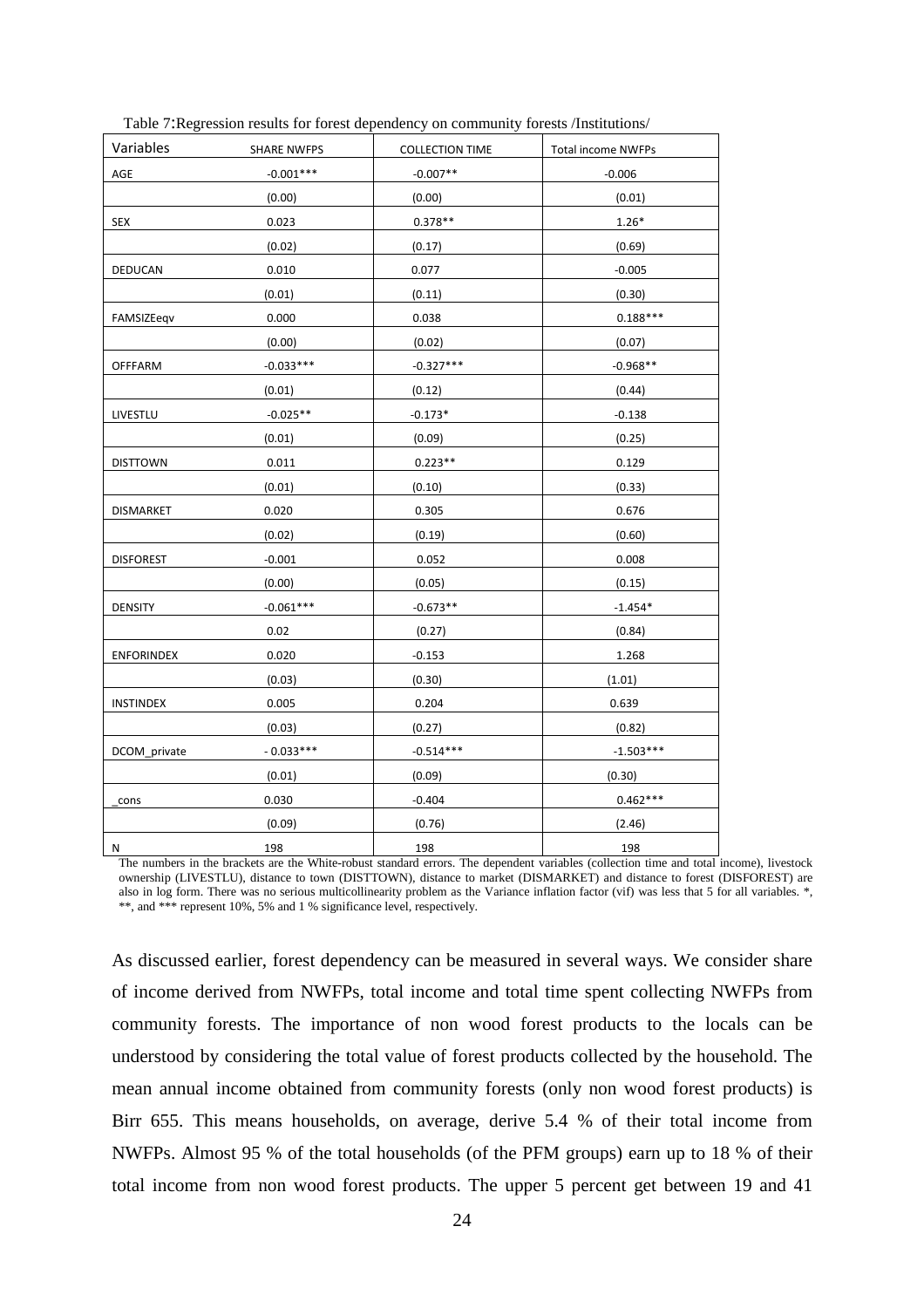percent of their total income from NWFPs. The overall contribution of NWFPs to the total income of the household has been discussed in section 3.2 and summarized in table 4. Table 7 above shows the effect of local level institutions and other household and community level variables on the various indicators of forest dependency on community forests: share of income, total time spent and total income derived from community forests.

The results of the analysis show that both enforcement and institutional characteristics indices (ENFORINDEX and INSTINDEX) are not important factors in explaining forest resource use by rural households in the study area. The results, however, should be interpreted with caution. It does not mean that local level institutions are not important in natural resource management. As indicated in the descriptive statistics, members of the community forestry (PFM groups) are well acquainted with the rules, regulation and management of the community forest. Therefore, one possible explanation for the insignificant of these variables could be due to little or no significant variation in the perception of households regarding the various local rules and institutions governing the community forest. Another possible justification might be the nature of forest products we considered for this study. The institutional variables might not be very important as far as non wood forest products are considered. The various rules and regulations may be applied and practiced in the case of major forest products such as timber or other woody materials like fuel wood. To check the robustness of our results, we run a regression of the total income and total time spent on NWFPs on various explanatory variables. Consistent with the above findings, the institutional variables were found to be insignificant. Instead forest dependency is affected by other socioeconomic factors such as age of the household head, participation in off farm activities and wealth status of the household. For example, the relatively rich are less dependent on community forests products than the relatively poor as indicated by the negative and significant coefficient of livestock ownership. This result is consistent with many other studies in that as income increases the share of income obtained from forest products will decline. Off farm opportunities and forest density (number of households per hectare of forest) will also reduce dependence on forest resources. The measure of forest stock, forest density, is directly related to the impact of population pressure on resource use. As we have tried to explain before, unavailability of alternative sources of income may put pressure on forests which will result in degradation and deforestation problems in the region. The result also tells us the importance of private sources in reducing households' dependency on NWFPs. In general, the result of the regression analysis is so consistent across the different estimations in that variables such as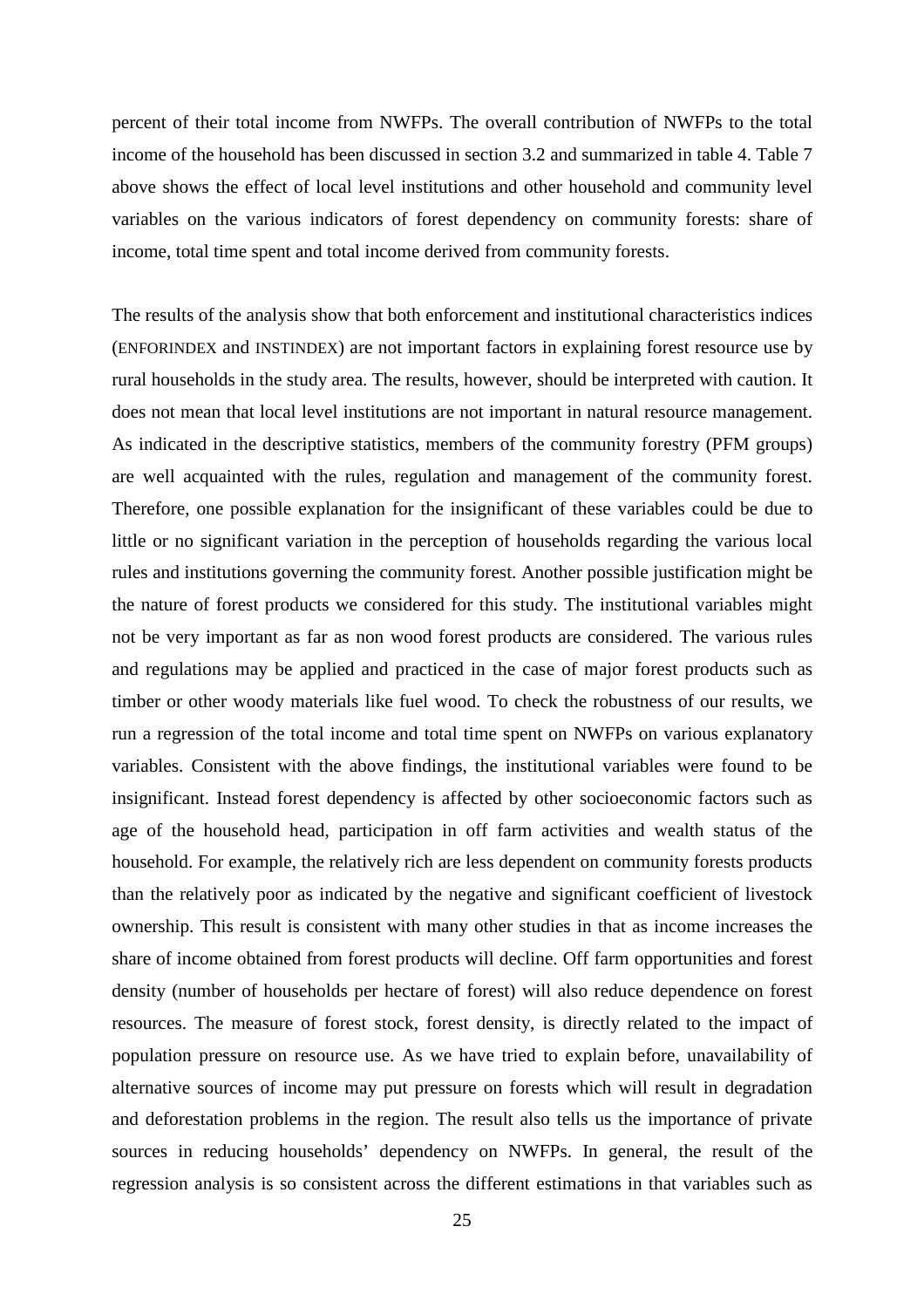age of the household head, off farm activities, livestock ownership, forest density and access to private sources are all negatively correlated to share of income, time spent and total income derived from NWFPs.

# **5. CONCLUSIONS AND POLICY IMPLICATIONS**

This paper has tried to understand the role of property rights regimes and local level institutions on forest resource use in the south Western part of Ethiopia. We used a household survey conducted in the region to examine the link between forest and poverty under different property right regimes.

The findings of our study show that devolution of forest management will enhance forest resource use by the poor and reduce dependency of rich households. We could not find evidence, as claimed by some scholars, that richer households may influence formal or informal restrictions on access to resource stocks in their own favour in a situation where the forest belongs to the community.

On the other hand, resources from OA forests are more exploited by the relatively rich households suggesting that there is a need to expand the current practice of participatory forest management (PFM) to other OA forest areas. This means natural asset-based poverty alleviation policies will have to include measures that expand its current management practices to these areas so that the poor will have equal opportunity to benefit from the resource. In line with the above argument it is necessary to identify the constraints for rural households to participate in community forestry. In OA forests the intervention should target the relatively rich households as they are the most to degrade the environment in this particular situation. Local government officials, policy makers and development planners need to take into account the differential impact of their intervention program on household forest use depending on type of forest management.

We have also observed that the contribution of NWFPs to the household income cannot be undermined. On average, households derive around 8.7 percent of their total income from NWFPs from all sources. Participants of community forestry derive 5.4 percent of their total income from NWFPs. The percentage of income obtained from open access and private sources are 6.4 and 7.2 percent, respectively. The use of NWFPs from private sources is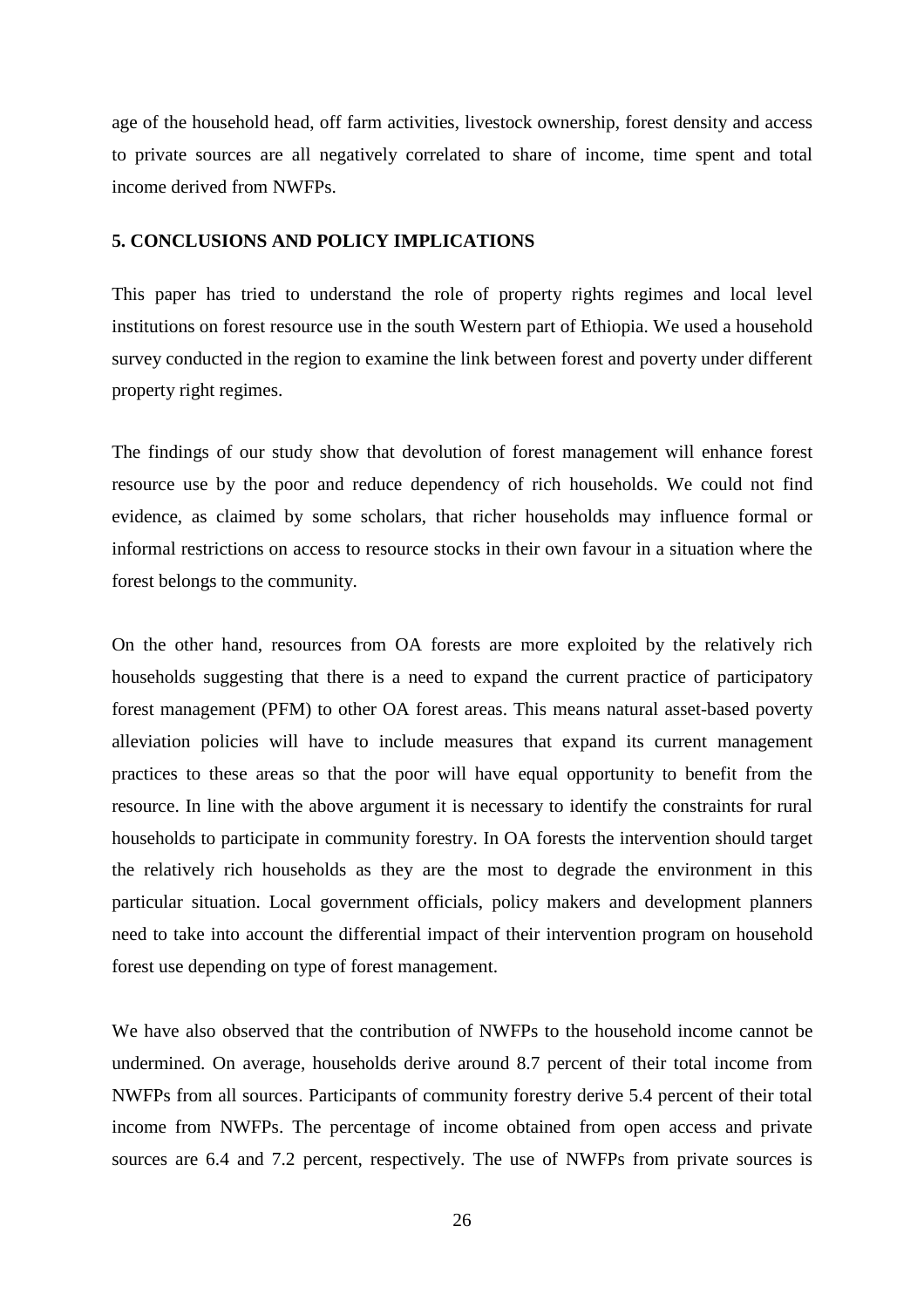negatively correlated with use of forest resources from other sources. This suggests that development agents and government organizations need to encourage households to develop, maintain and use their private sources as these will ease pressure on forests.

The role of local institutions and socioeconomic characteristics of households on forest dependency on community forests were also examined. We found that local level institutions do not have any significant impact on level of forest dependency as measured by share of income derived from non wood forest products. Our result is consistent across the different measures of forest dependency. We should not conclude that local level institutions are not important in the management of natural resources in general and forests and forest resources in particular. The institutional variables are found to be insignificant may be because the participatory forest management program in the area is so strong that households are fully aware of the forest use, regulations, management and importance of the community forest. The data show that the mean values of the institutional variables are high and there is no much variation in the perception of households regarding the use and management of the community forest. The result may also suggest that local level institutions are not significant factors in determining use of non wood forest products unlike major forest products such as timber or woody materials in general. Instead, variables such as age of the household head, off farm activities, livestock ownership, forest density and access to private sources are more important than local level institutions. All are negatively related to share of income, time spent and total income obtained from NWFPs.

From the findings of this study, we conclude that generalization on the forest-poverty link depends on the type of forest management and the specific characteristics that prevail in the area. Future research on this area may consider the dynamic nature of the link between forest resource uses, institutions and household wellbeing.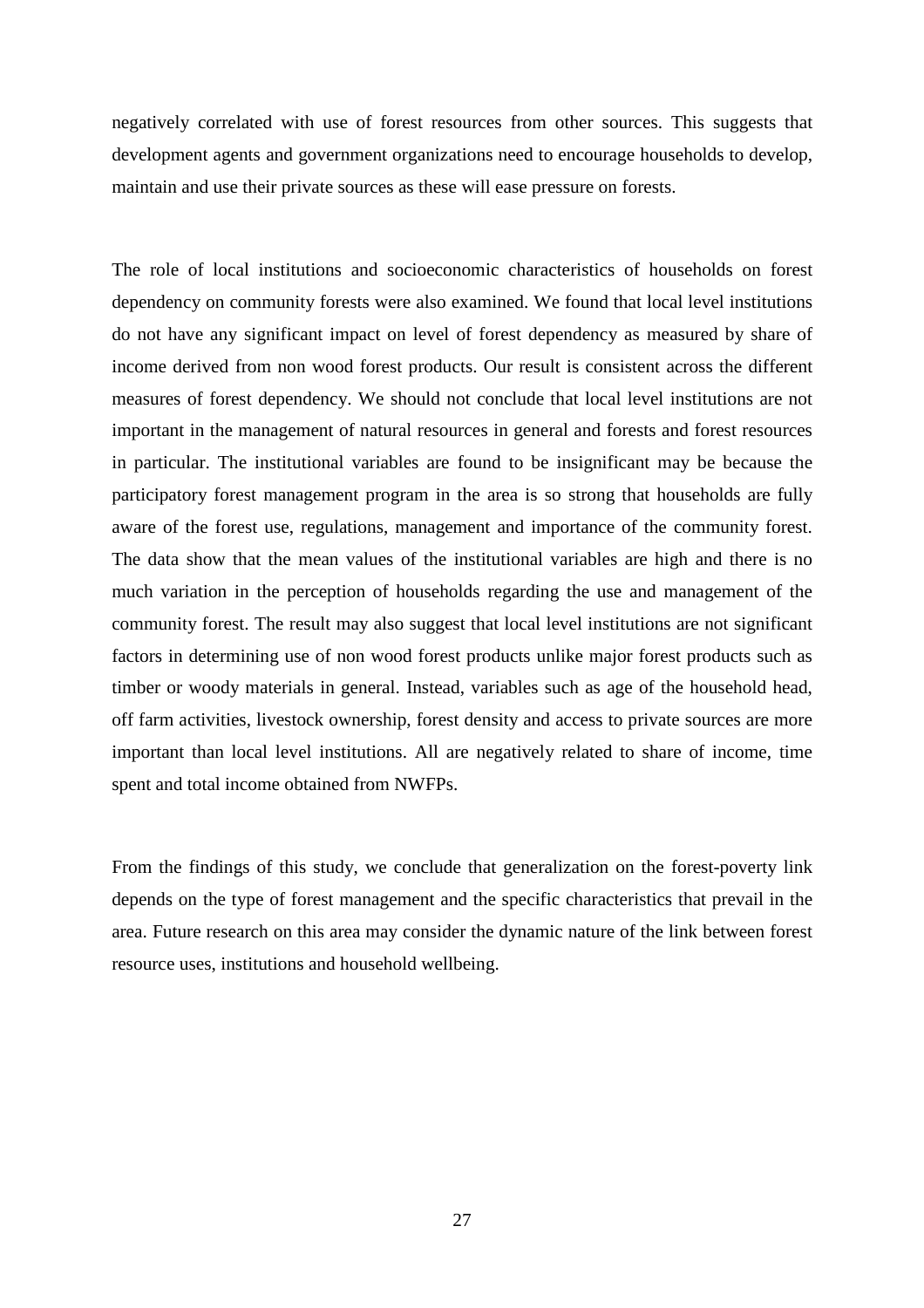#### **REFERENCES**

- Adhikari, B. 2005. Poverty, Property Rights, and Collective Action: Understanding the Distributive Aspects of Common Property Resource Management. Environment and Development Economics 10 (1): 7–31.
- Adhikari, B. et al. 2004. Household characteristics and forest dependency: Evidence from common property forest management in Nepal. Ecological Economics 48:245-257.
- Agrawal, A. 2001, 'Commons property institutions and sustainable governance of resources', World Development 29: 1649–1672.)
- Amacher, G., W. Hyde, and K. Kanel. 1996. Forest Policy When Some Households Collect and Others Purchase Fuel wood. Journal of Forest Economics, 2(3).
- Arnold, J.E.M. and P.Bird. 1999. Forest and the poverty-Environment Nexus, Paper presented at the UNDP-EC Expert workshop on poverty and the environment, Brussels, Belgium.
- Bekele.T. 2003. The potential of Bonga forest for certification: A Case Study: Paper prepared for the National Stakeholders Workshop on Forest Certification: Organized by Institute of Biodiversity Conservation and Research (IBCR), FARM Africa and SOS Sahel; Ghion Hotel, Addis Ababa, Ethiopia
- Bluffstone, R. 1995. The effect of labor markets on deforestation in developing countries under open access: an example from rural Nepal. Journal of Environmental Economics and Management 29: 42–63.
- Bluffstone, R. 1998. Reducing degradation of forests in poor countries when permanent solutions elude us: what instruments do we really have?', Environment and Development Economics **3**: 295–318.
- Bluffstone, R; Marco Boscolo, Ramiro Molina. 2008. Does better common property forest management promote behavioral change? On-farm tree planting in the Bolivian Andes. Environment and Development Economics 13: 137–170.
- Cavendish, W. (1999a). Poverty, inequality and environmental resources: quantitative analysis of rural households. Working Paper Series 99-9, Centre for the Study of African Economies, Oxford.
- Cavendish, W. 1999b. The complexity of the commons: environmental resource demands in rural Zimbabwe. Working Paper Series 99-8, Centre for the Study of African Economies, Oxford.
- Cavendish, W. 2000. Empirical Regularities in the Poverty-Environment Relationship of Rural Households: Evidence from Zimbabwe, World Development Vol. 28, No. 11, pp. 1979-2003.
- Chopra, K. 1993. The value of non-timber forest products: an estimation for tropical deciduous Forests in India. Economic Botany 47(3) pp. 251-257. 1993.
- CIFOR. 2008. Thinking beyond the canopy, Annual Report.
- Cooke, P. 1998. The effect of environmental good scarcity on own-farm labor allocation: the case of agricultural households in rural Nepal. Environment and Development Economics 3:443-469.
- Dayal,V., 2006. A micro econometric analysis of household extraction of forest biomass goods in Ranthambhore National Park, India. Journal Forest Economics 12:145- 163.
- Edmonds, E. 2002.Government-initiated community resource management and local resource extraction from Nepal's forests. Journal of Development Economics 68: 89-115.
- Fiona Paumgarten. 2005. The Role of non-timber forest products as safety-nets: A review of evidence with a focus on South Africa: GeoJournal : 64: 189–197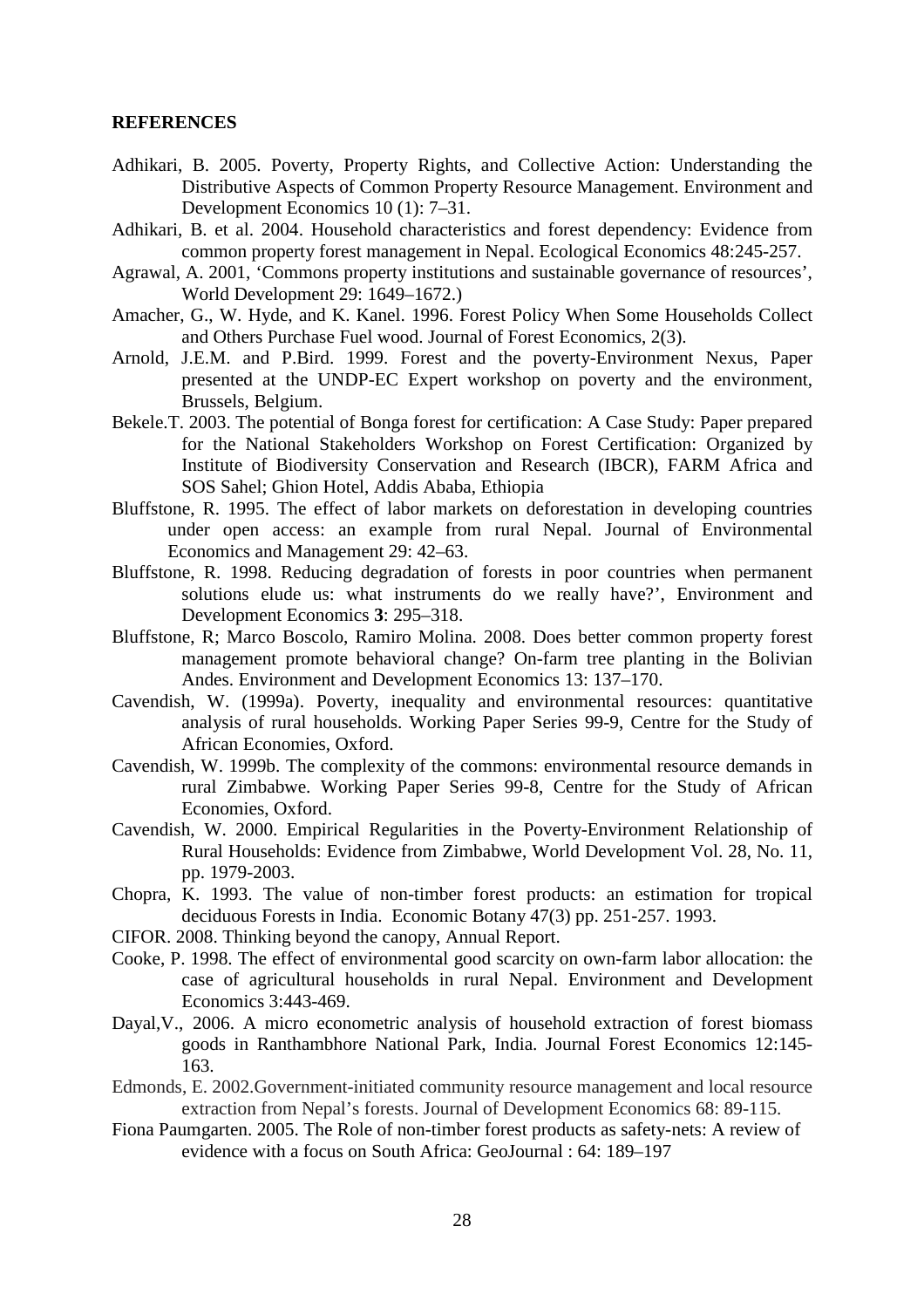- Fisher, M. 2004. Household Welfare and Forest Dependence in Southern Malawi. Environment and Development Economics 9 (2): 135–54.
- Getachew Mamo, Espen Sjaastad, Pal Vedeld. 2006. Economic dependence on forest resources: A case from Dendi District, Ethiopia, Forest Policy and Economics.
- Gutman, P. 2001. Forest Conservation and the Rural Poor: A Call to Broaden the Conservation Agenda, WWF macroeconomics program office.
- Hardin, Garrett.1968.The Tragedy of the Commons, *Science*, 162: 1243-1248.
- Heckman, James J. 1979. Sample Selection Bias as a Specification Error. Econometrica 47(1): 153-161.
- Heltberg, R., T.C. Arndt, and N.U. Sekhar. 2000. Fuel wood consumption and forest degradation: A household model for domestic energy consumption in Rural India. Land Economics 76(2): 213-232
- Mekonnen, A. 1999. Rural Household Biomass Fuel Production and Consumption in Ethiopia: A Case Study. Journal of Forest Economics 5(1): 69-97.
- Mekonnen., A. 2000.Valuation of community forestry in Ethiopia: a contingent valuation study of rural households. Environment and Development Economics 5: 289–308.
- Mekonnen, A., and R. Bluffstone. 2008. Policies to Increase Forest Cover in Ethiopia: Lessons from Economics and International Experience. In "Policies to Increase Forest Cover in Ethiopia," edited by J. Bane, S. Nune, A. Mekonnen, and R. Bluffstone, proceedings of the Environmental Economics Policy Forum for Ethiopia forest policy workshop at the Ethiopian Development Research Institute, Addis Ababa, September 18-19, 2007.
- Neumann, R.P. and E. Hirsch. 2000. Commercialization of non-timber forest products: review and analysis of research, Center for International Forestry Research, Bogor, Indonesia.
- Poteete, A. and E. Ostrom. 2002. An institutional approach to the study of forest resources, in J. Poulson (ed.), Human impacts on tropical forest biodiversity and genetic resources, Wallingford: CAB International
- Priya Shyamsundar, Eduardo Araral, Suranjan Weeraratne. 2005. Devolution of Resource Rights, Poverty, and Natural Resource Management: *A Review;* PAPER NO. 104; environmental economics series the world bank environment department
- Reddy, S. and S. Chakravarty. 1999. Forest dependence and income distribution in a subsistence economy: evidence from India. World Development 27: 1141–1149.
- Shackleton C.M., Shackleton S.E. and Cousins B., 2001: The role of land-based strategies in rural livelihoods: the contribution of arable production, animal husbandry and natural resource harvesting in communal areas in South Africa. Development Southern Africa 18: 581–603.
- Sills, E., S. Lele,T. Holmes, and S.K. Pattanayak. 2003. Non-timber forest products in the rural household economy, in E. Sills and K. Abt (eds), Forests in a Market Economy, Forestry Sciences Series, Vol.72, Dordrecht: Kluwer Academic Publishers, pp. 259–282.
- Singh, I., Squire, L. and Strauss, J. (eds.). 1986. Agricultural household models, extensions, applications and policy. Johns Hopkins University Press, Baltimore.
- Subhrendu K. Pattanayak; Erin O. Sills. 2001. Do Tropical Forests Provide Natural Insurance? The Microeconomics of Non-Timber Forest Product Collection in the Brazilian Amazon: Land Economics, Vol. 77, No. 4. pp. 595-612.
- Teklearegay Jirane, Tsegaye Tadesse and Zelalem Temesgen. 2008. "Policies to Increase Forest Cover in Ethiopia: PFM in Oromia and SNNP regions of Ethiopia: A review of experiences, constraints and implications for forest policy; In "Policies to Increase Forest Cover in Ethiopia," edited by J. Bane, S. Nune, A. Mekonnen, and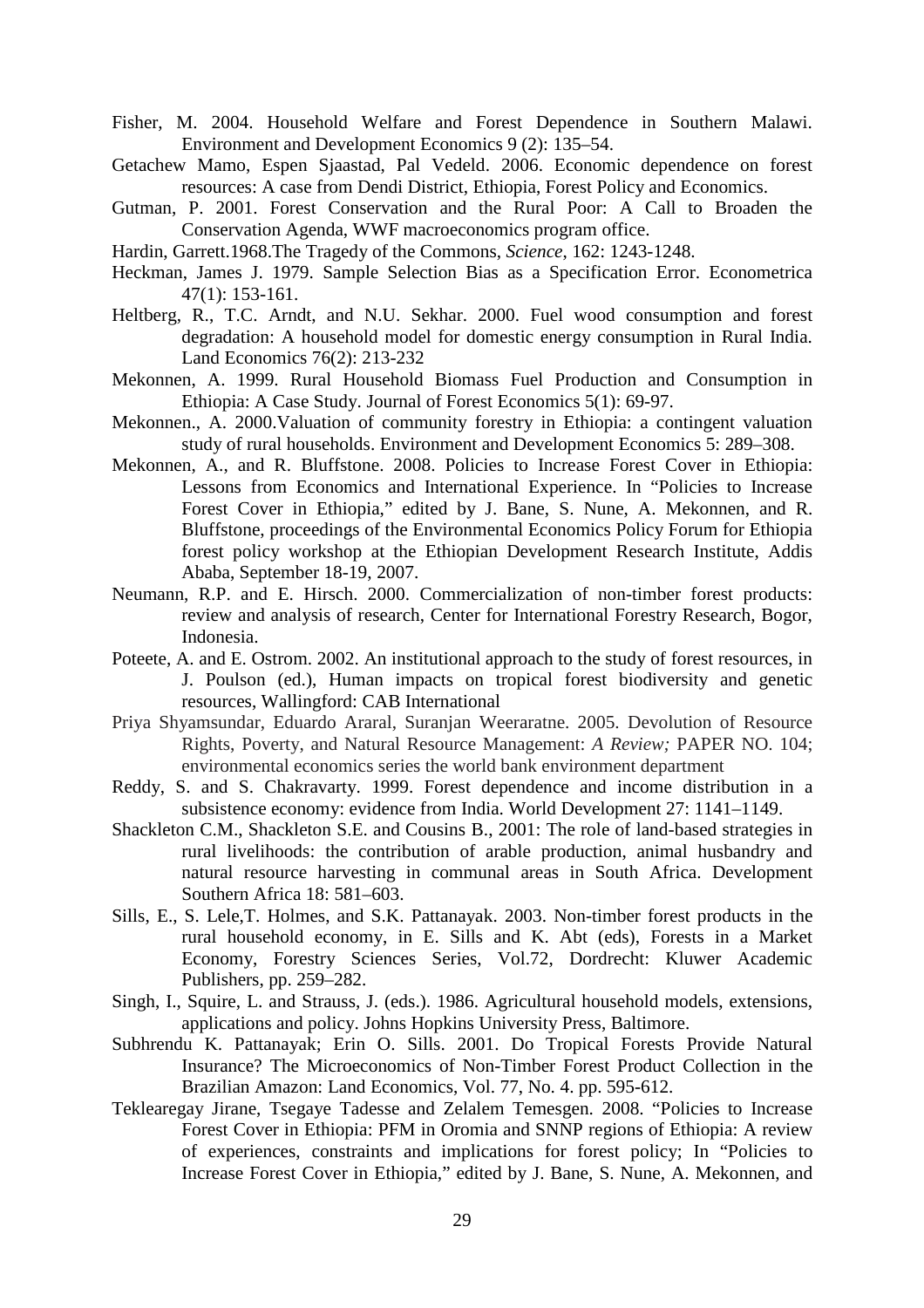R. Bluffstone, proceedings of the Environmental Economics Policy Forum for Ethiopia forest policy workshop at the Ethiopian Development Research Institute, Addis Ababa, September 18-19, 2007.

- Urvashi Narain, Shreekant Gupta, and Klaas van 't Veld.2008. Poverty and the Environment: Exploring the Relationship Between Household Incomes, Private Assets, and Natural Assets: Land Economics.N 84 (1): 148–167
- White, H. 1980. "A Heteroskedasticity-Consistent Covariance Matrix Estimator and a Direct Test for Heteroskedasticity. Econometrica 48 (4): 817–38.
- Wooldridge, J. M. 2002. Econometric analysis of cross section and panel data, The MIT Press, Cambridge, Massachusetts.
- Wunder, S. 2001. Poverty Alleviations and Tropical Forests What Scope for synergies? World Development. Vol. 29,No.11, 1817-1833.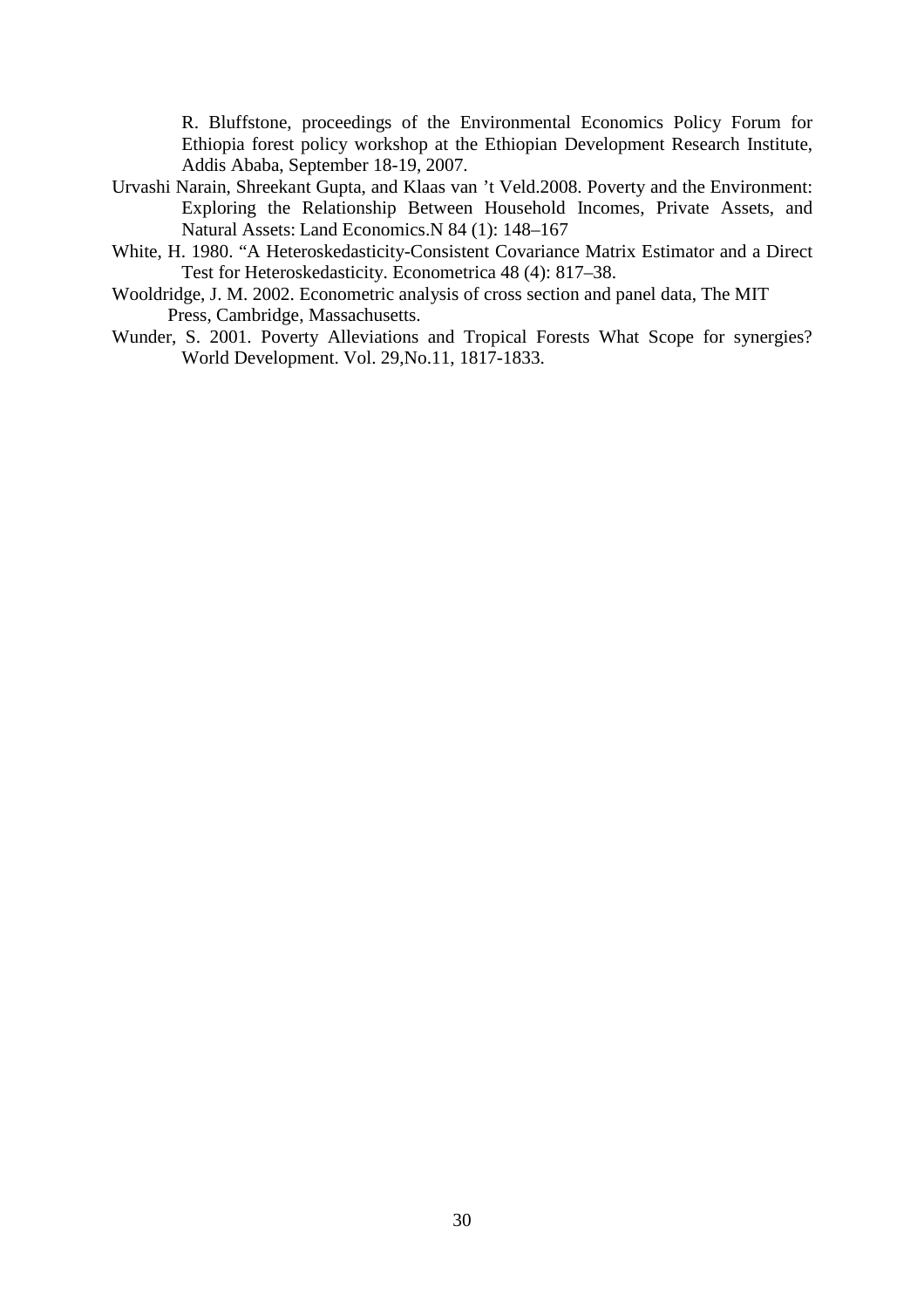|                    |             | SELECTION   |            |             | <b>REGRESSION</b> |           |            |
|--------------------|-------------|-------------|------------|-------------|-------------------|-----------|------------|
| Variables          | COM         | O.A         | PR         | COM         | O.A               | PR        | <b>TOT</b> |
| AGE                | $0.091**$   | 0.006       | $-0.093**$ | $-0.035**$  | $-0.041*$         | 0.026     | $-0.023$   |
|                    | (0.04)      | (0.04)      | (0.04)     | (0.01)      | (0.02)            | (0.02)    | (0.02)     |
| AGESQUARE          | $-0.001**$  | 0.000       | $0.001**$  |             |                   |           |            |
|                    | (0.00)      | (0.00)      | (0.00)     |             |                   |           |            |
| SEX                | 0.167       | $-0.066$    | 0.184      | 0.018       | 0.013             | 0.003     | 0.015      |
|                    | (0.38)      | (0.35)      | (0.57)     | (0.02)      | (0.03)            | (0.02)    | (0.02)     |
| DEDUCAN            | $-0.233$    | 0.179       | $0.415*$   | 0.012       | $-0.018$          | 0.015     | 0.008      |
|                    | (0.21)      | (0.20)      | (0.21)     | (0.01)      | (0.02)            | (0.01)    | (0.01)     |
| LANDSIZE           | 0.043       | $0.551**$   | $-0.488**$ | $-0.009$    | $0.051***$        | $0.044**$ | $0.041***$ |
|                    | (0.23)      | (0.23)      | (0.24)     | (0.01)      | (0.02)            | (0.02)    | (0.01)     |
| LIVESTLU           | $-0.047$    | $-0.046$    | 0.091      | $-0.023**$  | $-0.000$          | 0.001     | $-0.007$   |
|                    | (0.20)      | (0.17)      | (0.19)     | (0.01)      | (0.01)            | (0.01)    | (0.01)     |
| ADUMAL10           | $-0.077$    | $-0.200**$  | $0.205**$  | 0.001       | $-0.001$          | $-0.008$  | $-0.005$   |
|                    | (0.10)      | (0.08)      | (0.09)     | (0.00)      | (0.01)            | (0.01)    | (0.00)     |
| ADUFEM10           | $-0.035$    | $-0.035$    | $-0.024$   | $-0.004$    | $-0.008$          | $-0.001$  | $-0.004$   |
|                    | (0.08)      | (0.08)      | (0.09)     | (0.00)      | (0.01)            | (0.01)    | (0.00)     |
| <b>DISTTOWN</b>    | $-0.722***$ | $0.665***$  | 0.027      | 0.005       | 0.001             | $-0.003$  | 0.013      |
|                    | (0.18)      | (0.17)      | (0.18)     | (0.01)      | (0.02)            | (0.01)    | (0.01)     |
| <b>DISFOREST</b>   | $-0.878***$ | $0.396***$  | $0.363***$ |             |                   |           |            |
|                    | (0.10)      | (0.087)     | (0.09)     |             |                   |           |            |
| DCOM_private       | $9.031***$  |             |            | $-0.033***$ |                   |           |            |
|                    | (0.46)      |             |            | (0.01)      |                   |           |            |
| DOACESS_private    |             | $2.628***$  |            |             | $-0.083***$       |           |            |
|                    |             | (0.35)      |            |             | (0.02)            |           |            |
| DPRIVATE openacess |             |             | $8.427***$ |             |                   | 0.017     |            |
|                    |             |             | (0.47)     |             |                   | (0.09)    |            |
| DPRIVATE community |             |             | $3.578***$ |             |                   | 0.012     |            |
|                    |             |             | (0.47)     |             |                   | (0.04)    |            |
| Dtwo sources       |             |             |            |             |                   |           | $-0.005$   |
|                    |             |             |            |             |                   |           | (0.01)     |
| cons               | $2.071**$   | $-3.818***$ | $-0.499$   | $0.217***$  | $0.23**$          | $-0.066$  | $0.116*$   |
|                    | (0.97)      | (1.10)      | (1.14)     | (0.06)      | (0.10)            | (0.08)    | (0.06)     |
| Rho                | $-0.065$    | $-0.332**$  | 0.256      |             |                   |           |            |
|                    | (0.13)      | (0.13)      | (0.37)     |             |                   |           |            |
| Ν                  | 373         | 373         | 373        | 198         | 129               | 182       | 365        |

Appendix 1. Determinants of Share of income from NWFPs by source of NWFPs